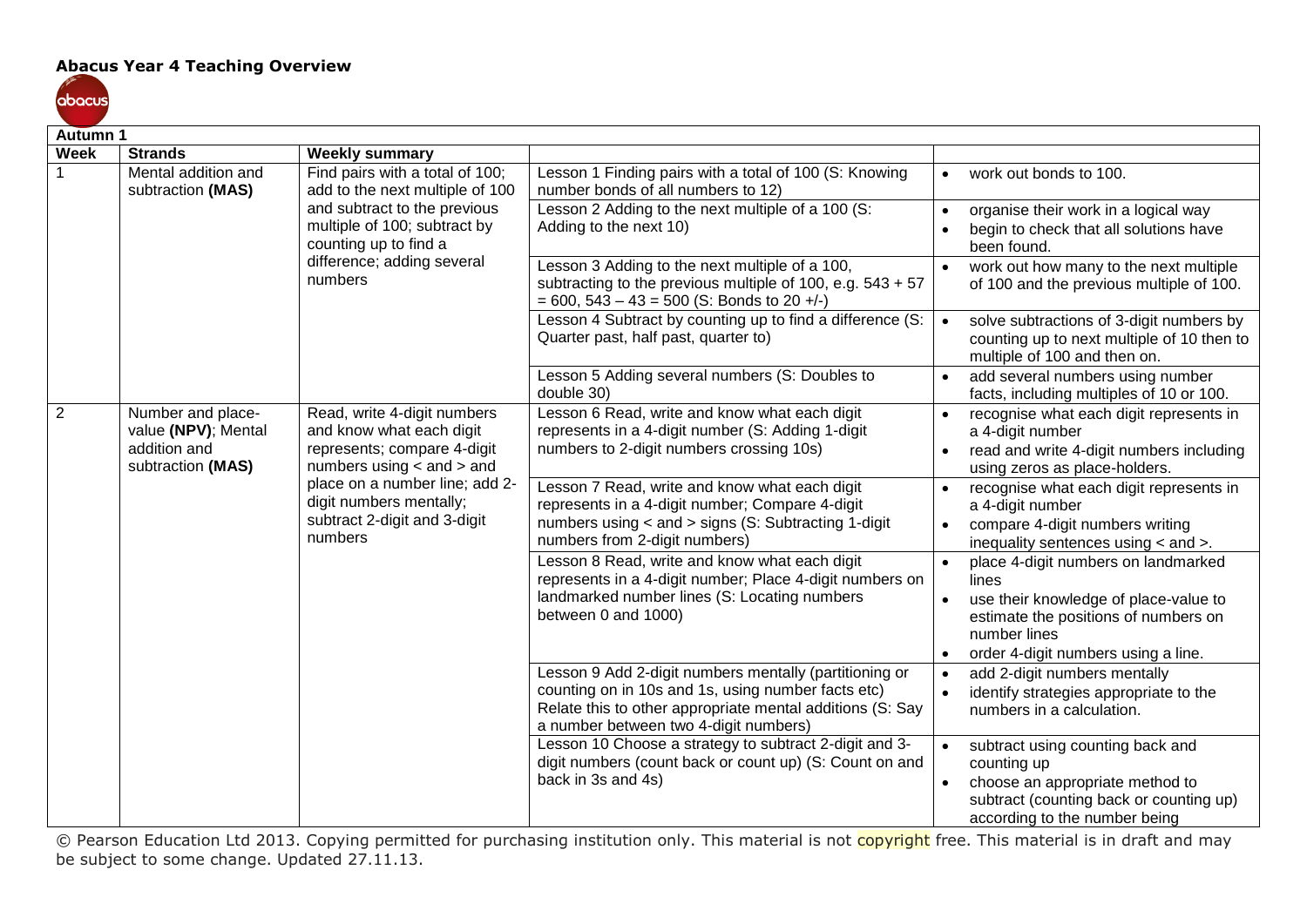|            |                                              |                                                                         |                                                                                                                          |           | subtracted.                                                                                         |
|------------|----------------------------------------------|-------------------------------------------------------------------------|--------------------------------------------------------------------------------------------------------------------------|-----------|-----------------------------------------------------------------------------------------------------|
| 3          | Mental multiplication<br>and division (MMD); | Learn $\times$ and $\div$ facts for the 6<br>and 9x tables and identify | Lesson 11 Learn $x$ and $\div$ facts for the 6 times-table (S:<br>3 times-table)                                         |           | begin to recognise $\times$ and $\div$ facts for the<br>6 times-table.                              |
|            | Fractions, ratio and                         | patterns; multiply multiples of                                         | Lesson 12 Learn $\times$ and $\div$ facts for the 9 times-table;                                                         | $\bullet$ | spot and describe patterns                                                                          |
|            | proportion (FRP)                             | 10 by 1-digit numbers; multiply<br>2-digit numbers by 1-digit           | Identify patterns in the 9 times-table (S: 4 and 8 times-<br>tables)                                                     |           | begin to know multiplication and division<br>facts for the 9 times-table.                           |
|            |                                              | numbers (the grid method);<br>find fractions of amounts                 | Lesson 13 Multiply multiples of 10 by a single-digit<br>number, e.g. $60 \times 3$ (S: 6 times-table)                    |           | use multiplication facts and place-value<br>to multiply multiples of 10 by single-digit<br>numbers. |
|            |                                              |                                                                         | Lesson 14 Multiply 2-digit numbers by single-digit<br>numbers, mentally and using the grid method (S: 9)<br>times-table) | $\bullet$ | multiply 2-digit numbers by single-digit<br>numbers, mentally and using the grid<br>method.         |
|            |                                              |                                                                         | Lesson 15 Find unit fractions of amounts (S:<br>Multiplication facts)                                                    |           | use division to find unit fractions of<br>amounts.                                                  |
| 4          | Measurement (MEA);<br>Mental addition and    | Tell and write the time to the<br>minute on analogue and digital        | Lesson 16 Tell the time to the minute on analogue and<br>digital clocks; Convert times between analogue and              |           | tell time to the minute on digital and<br>analogue clocks                                           |
|            | subtraction (MAS);<br>Decimals, percentages  | clocks; calculate time intervals;<br>measure in metres,                 | digital clocks (S: Pairs to 60)<br>Lesson 17 Calculate time intervals in minutes -                                       | $\bullet$ | know there are 60 minutes in an hour.                                                               |
|            | and their equivalence                        | centimetres and millimetres;                                            | including crossing the hour; Use counting up to                                                                          |           | calculate time intervals in minutes<br>tell the time on analogue and digital                        |
|            | to fractions (DPE)                           | convert lengths between units;<br>record using decimal notation         | calculate time intervals (S: Seconds, minutes and<br>hours)                                                              |           | clocks.                                                                                             |
|            |                                              |                                                                         | Lesson 18 Calculate time intervals in minutes -                                                                          | $\bullet$ | calculate time intervals in hours and                                                               |
|            |                                              |                                                                         | including crossing the hour; Use counting up to<br>calculate time intervals (S: 6 and 8 times-tables)                    | $\bullet$ | minutes<br>tell the time on analogue and digital                                                    |
|            |                                              |                                                                         |                                                                                                                          |           | clocks.                                                                                             |
|            |                                              |                                                                         | Lesson 19 Measure in centimetres and millimetres;                                                                        | $\bullet$ | use a ruler to measure to the nearest cm                                                            |
|            |                                              |                                                                         | Understand the relationship between centimetres and<br>millimetres and convert lengths between both units;               | $\bullet$ | and mm<br>estimate lengths in cm and mm                                                             |
|            |                                              |                                                                         | Record centimetres using decimal notation (S:                                                                            |           | begin to write measurements using                                                                   |
|            |                                              |                                                                         | Rounding 3-digit numbers to nearest 100)                                                                                 |           | decimal notation                                                                                    |
|            |                                              |                                                                         |                                                                                                                          |           | recognise relationship between                                                                      |
|            |                                              |                                                                         | Lesson 20 Measure in metres, centimetres and                                                                             |           | mm/cm/m.<br>estimate measure and write to nearest                                                   |
|            |                                              |                                                                         | millimetres, understanding and using the relationship                                                                    |           | m, cm and mm                                                                                        |
|            |                                              |                                                                         | between them (S: Convert between cm and mm)                                                                              |           | write measurements using two-place                                                                  |
|            |                                              |                                                                         |                                                                                                                          |           | decimal notation, m and cm                                                                          |
|            |                                              |                                                                         |                                                                                                                          | $\bullet$ | convert cm to m and vice versa.                                                                     |
| $\sqrt{5}$ | Written addition and                         | Add two 3-digit numbers using<br>column addition; subtract a 3-         | Lesson 21 Add two 3-digit numbers using written<br>column addition (S: Placing 3-digit numbers on a                      |           | add two 3-digit numbers                                                                             |
|            | subtraction (WAS)                            |                                                                         |                                                                                                                          | $\bullet$ | understand and use place-value to solve                                                             |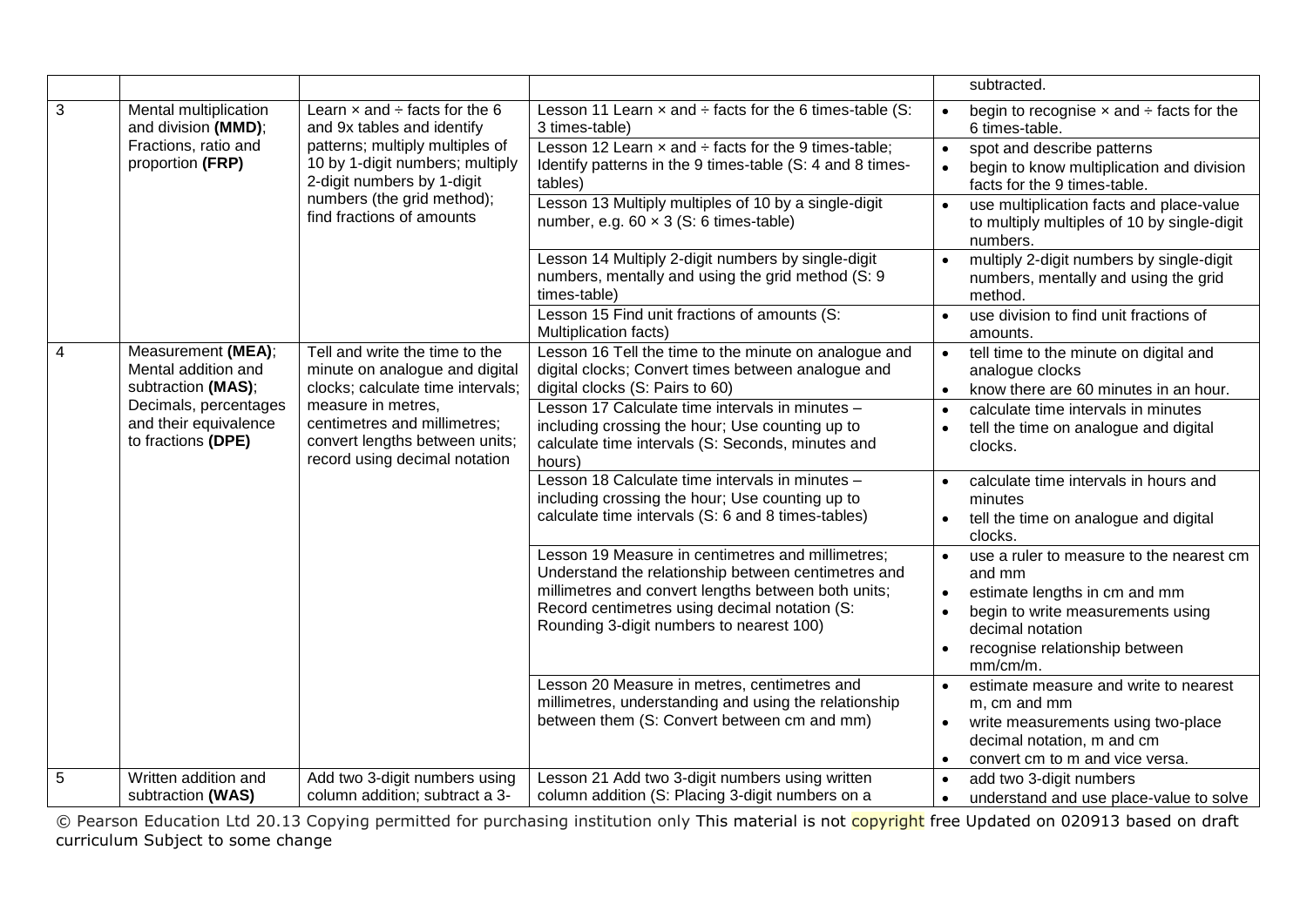|                 |                                                                                 | digit number from a 3-digit                                                                                         | number line)                                                                                                                                                                                                                                                                            |           | addition, writing it correctly.                                                                                                                |
|-----------------|---------------------------------------------------------------------------------|---------------------------------------------------------------------------------------------------------------------|-----------------------------------------------------------------------------------------------------------------------------------------------------------------------------------------------------------------------------------------------------------------------------------------|-----------|------------------------------------------------------------------------------------------------------------------------------------------------|
|                 |                                                                                 | number using an expanded<br>column method (decomposing<br>only in one column)                                       | Lesson 22 Add 3-digit numbers using column addition<br>(S: Add 3 numbers)                                                                                                                                                                                                               |           | add 3-digit numbers using written<br>column method.                                                                                            |
|                 |                                                                                 |                                                                                                                     | Lesson 23 Subtract 3-digit numbers using an expanded<br>column method and decomposing only the 100s column<br>(S: Subtract mentally using number facts)                                                                                                                                 |           | subtract 3-digit numbers using written<br>method involving decomposition of the<br>hundreds digit.                                             |
|                 |                                                                                 |                                                                                                                     | Lesson 24 Subtract 3-digit numbers using an expanded<br>column method and decomposing only in one column<br>(S: Subtract 1-digit numbers from teen numbers)                                                                                                                             |           | subtract 3-digit numbers using expanded<br>written column subtraction<br>(decomposing in one column only).                                     |
|                 |                                                                                 |                                                                                                                     | Lesson 25 Subtract 3-digit numbers from 3-digit<br>numbers using expanded written column subtraction<br>(decomposing only one column) (S: Read time on<br>analogue and digital clocks)                                                                                                  |           | subtract a pair of 3-digit numbers using<br>an expanded written method involving<br>decomposition in one column.                               |
| <b>Autumn 2</b> |                                                                                 |                                                                                                                     |                                                                                                                                                                                                                                                                                         |           |                                                                                                                                                |
| Week            | <b>Strands</b>                                                                  | <b>Weekly summary</b>                                                                                               |                                                                                                                                                                                                                                                                                         |           |                                                                                                                                                |
| 6               | Mental multiplication<br>and division (MMD);                                    | Double 3-digit numbers and<br>halve even 3-digit numbers;                                                           | Lesson 26 Double 3-digit numbers (S: Double 2-digit<br>numbers)                                                                                                                                                                                                                         | $\bullet$ | double 3-digit numbers using partitioning<br>spot, describe and predict patterns.                                                              |
|                 | Fractions, ratio and<br>proportion (FRP)                                        | revise unit fractions; identify<br>equivalent fractions; reduce a                                                   | Lesson 27 Halve even 3-digit numbers (S: Halve 2-digit<br>numbers)                                                                                                                                                                                                                      | $\bullet$ | halve even 3-digit numbers using<br>partitioning.                                                                                              |
|                 |                                                                                 | fraction to its simplest form;<br>count in fractions (each<br>fraction in its simplest form)                        | Lesson 28 Revise concept of unit fractions (S: Find $\frac{1}{4}$<br>and $\frac{3}{4}$ of multiples of 4)                                                                                                                                                                               |           | compare unit fractions<br>begin to see fractions equivalent to<br>halves, thirds and quarters.                                                 |
|                 |                                                                                 |                                                                                                                     | Lesson 29 Identity equivalent fractions; Reduce a<br>fraction to its simplest form (S: Fractions with a total of                                                                                                                                                                        |           | identify equivalent fractions<br>reduce $\frac{1}{4}$ s, $\frac{1}{6}$ s, $\frac{1}{8}$ s and $\frac{1}{10}$ s to their<br>simplest forms.     |
|                 |                                                                                 |                                                                                                                     | Lesson 30 Count in fractions expressing each fraction in<br>its simplest form (S: Compare unit fractions)                                                                                                                                                                               |           | count in steps of $\frac{1}{4}$ , $\frac{1}{8}$ , $\frac{1}{6}$ and $\frac{1}{10}$<br>reducing some fractions to their simplest<br>form.       |
|                 | Number and place-<br>value (NPV); Written<br>addition and<br>subtraction (WAS); | Look at place-value in<br>decimals and the relationship<br>between tenths and decimals;<br>add two 4-digit numbers; | Lesson 31 Begin to understand place-value in decimals,<br>recognising the relationship between tenths and<br>decimals, e.g. $^{6}/_{10}$ = 0.6 (S: Counting on and back in<br>ones across multiples of 1000)                                                                            |           | begin to understand the relationship<br>between tenths and decimals<br>begin to use decimal notation.                                          |
|                 | Decimals, percentages<br>and their equivalence<br>to fractions (DPE)            | practise written and mental<br>addition methods; use vertical<br>addition to investigate patterns                   | Lesson 32 Begin to understand place-value in decimals<br>by recognising that if we divide a 2-digit number by 10<br>we may get a decimal number $(30 \div 10 = 3, 40 \div 10 = 4,$<br>$35 \div 10 = 3.5$ ) (S: Convert tenths into one-place decimal<br>numbers including mixed number) |           | multiply and divide whole numbers by 10<br>order fractions and decimals including<br>mixed numbers using number lines<br>use decimal notation. |
|                 |                                                                                 |                                                                                                                     | Lesson 33 Add two 4-digit numbers, not crossing<br>10,000 (S: Place-value in 4-digit numbers)                                                                                                                                                                                           |           | add two 4-digit numbers using written<br>method.                                                                                               |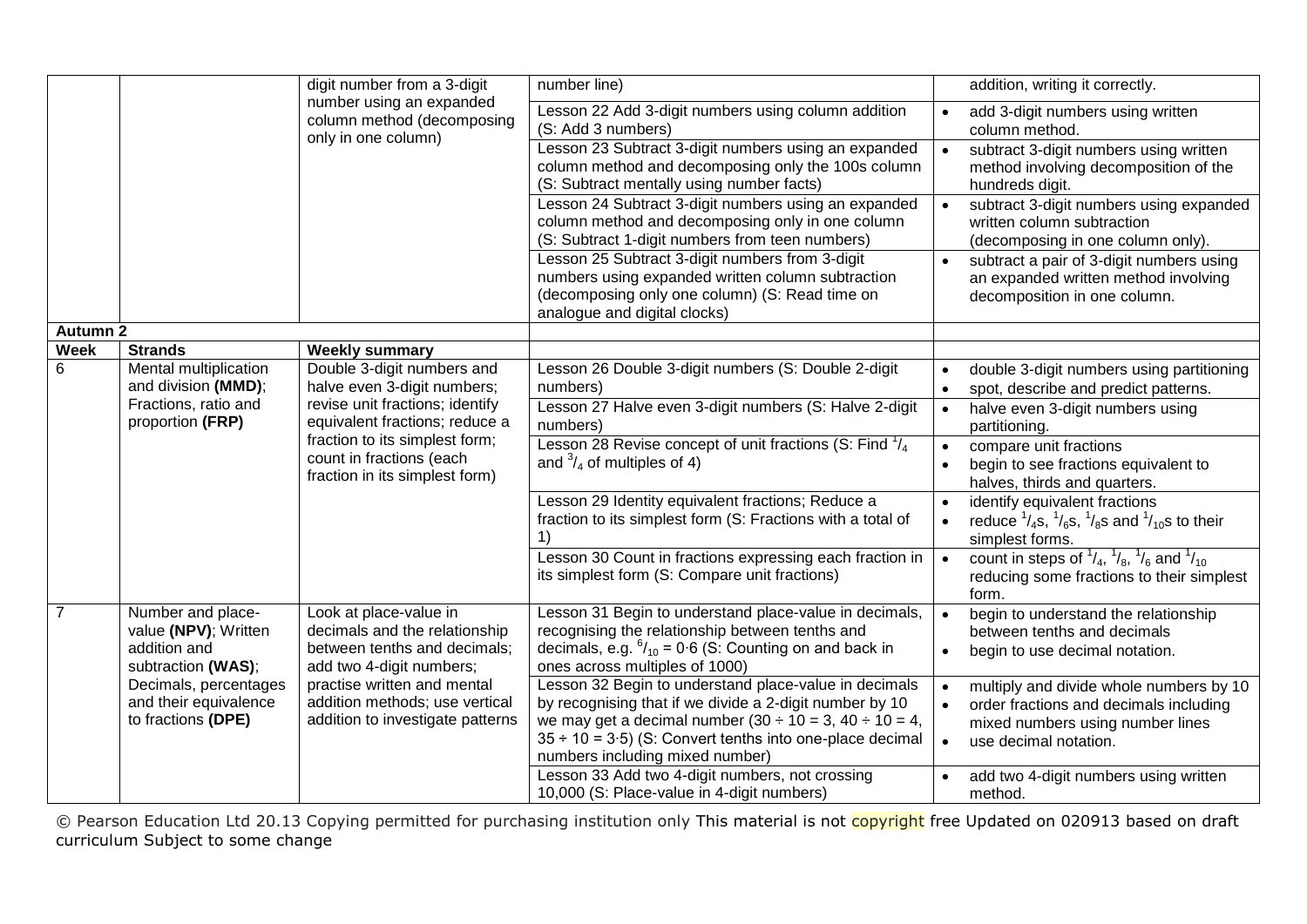|                  |                                                            |                                                                                                       | Lesson 34 Practise written methods for addition;<br>Choose to use written or mental methods to add<br>numbers (S: Add near multiples by rounding and<br>adjusting)<br>Lesson 35 Use written column addition to investigate                                               | make sensible choices between mental<br>and written methods for addition.                                                                                                                                           |
|------------------|------------------------------------------------------------|-------------------------------------------------------------------------------------------------------|--------------------------------------------------------------------------------------------------------------------------------------------------------------------------------------------------------------------------------------------------------------------------|---------------------------------------------------------------------------------------------------------------------------------------------------------------------------------------------------------------------|
|                  |                                                            |                                                                                                       | patterns in numbers (S: Adding pairs of 1-digit numbers)                                                                                                                                                                                                                 | use logical thinking to look for patterns<br>$\bullet$<br>add 3-digit and 4-digit numbers using<br>$\bullet$<br>column addition.                                                                                    |
| 8                | Measurement (MEA);<br><b>Statistics (STA)</b>              | Convert multiples of 100g into<br>kilograms; convert multiples of<br>100ml into litres; read scales   | Lesson 36 Convert between multiples of 100g and<br>kilograms; Read scales to the nearest 100g (S: Telling<br>the time)                                                                                                                                                   | weigh items to the nearest 100,g<br>convert multiples of 100,g to kilograms<br>$\bullet$<br>and vice versa, e.g. 600,g to 0.6,kg.                                                                                   |
|                  |                                                            | to the nearest 100ml; estimate<br>capacities; draw bar charts,<br>record and interpret<br>information | Lesson 37 Read scales to the nearest 100g; Draw a bar<br>chart where one step represents 100 (S: Reading<br>scales)                                                                                                                                                      | choose likely weights for given items<br>$\bullet$<br>draw a bar chart to show weight.<br>$\bullet$                                                                                                                 |
|                  |                                                            |                                                                                                       | Lesson 38 Record and interpret information on bar<br>charts (S: Place 3-digit numbers on an empty 0 to 1000<br>line)                                                                                                                                                     | answer a question by collecting,<br>displaying and interpreting data in a<br>frequency table and bar chart, choosing<br>an appropriate scale.                                                                       |
|                  |                                                            |                                                                                                       | Lesson 39 Convert between multiples of 100ml and<br>litres; Read scales to the nearest 100ml (S: Bonds to<br>100)                                                                                                                                                        | measure capacity to the nearest 100,ml<br>convert multiples of 100,ml to litres and<br>$\bullet$<br>vice versa, e.g. 600, ml to 0.6 litres.                                                                         |
|                  |                                                            |                                                                                                       | Lesson 40 Convert between multiples of 100ml and<br>litres; Read scales to the nearest 100ml; Estimate<br>capacities (S: Times-tables)                                                                                                                                   | measure capacity to the nearest 100,ml.<br>estimate capacity using 200,ml cup and<br>$\bullet$<br>1 litre container as benchmark.                                                                                   |
| $\boldsymbol{9}$ | Number and place-<br>value (NPV); Mental                   | Round 4-digit numbers to the<br>nearest: 10, 100 and 1000;                                            | Lesson 41 Round 4-digit numbers to the nearest 10,<br>100 and 1000 (S: Place 4-digit numbers on a line)                                                                                                                                                                  | round 4-digit numbers to the nearest 10,<br>$\bullet$<br>100 and 1000.                                                                                                                                              |
|                  | addition and<br>subtraction (MAS);<br>Written addition and | subtract 3-digit numbers using<br>the expanded written version<br>and the counting up mental          | Lesson 42 Subtract 3-digit numbers using written<br>subtraction, expanded version only (S: Subtraction<br>facts)                                                                                                                                                         | use a written method to subtract pairs of<br>3-digit numbers.                                                                                                                                                       |
|                  | subtraction (WAS)                                          | strategy and decide which to<br>use                                                                   | Lesson 43 Subtract 3-digit numbers using expanded<br>written column subtraction (S: 4 and 8 times-tables)                                                                                                                                                                | subtract 3-digit numbers using expanded<br>$\bullet$<br>written subtraction.                                                                                                                                        |
|                  |                                                            |                                                                                                       | Lesson 44 Use counting up as a mental subtraction<br>strategy where the larger number has one or more<br>zeros; Use expanded written column subtraction to<br>perform appropriate subtractions; Decide whether to<br>use mental or written subtraction (S: Bonds to 100) | use counting up as a strategy to perform<br>mental subtraction where the larger<br>number has one or more zeros<br>decide when it is easier/more efficient to<br>$\bullet$<br>count up to solve subtractions rather |
|                  |                                                            |                                                                                                       | Lesson 45 Choose and use methods of subtraction to<br>solve 3-digit subtractions (S: 3 and 6 times-tables)                                                                                                                                                               | than use a written column method.<br>use both expanded written column<br>$\bullet$<br>subtraction and counting up to solve<br>subtractions                                                                          |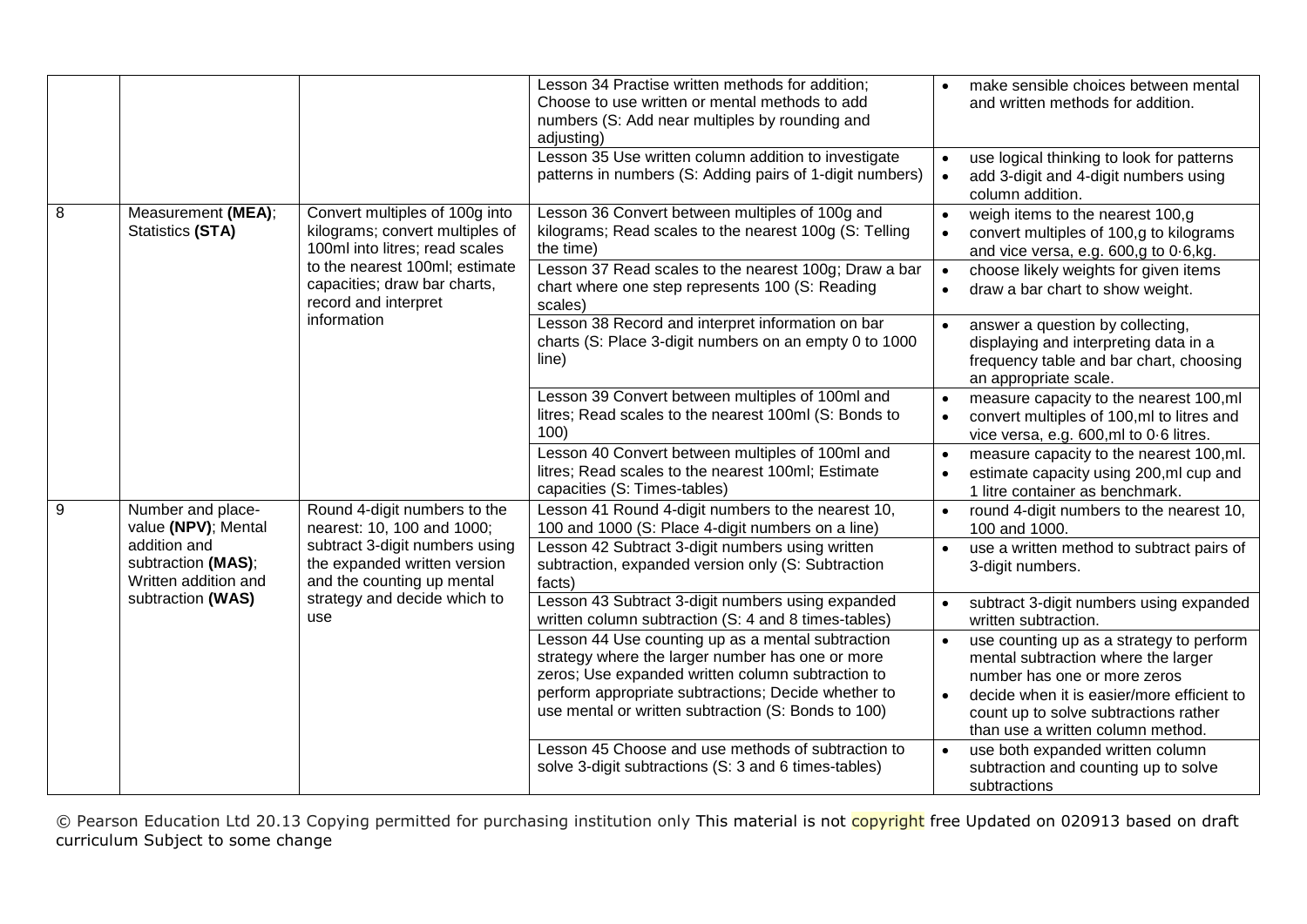|                 |                                                                        |                                                                                                                                                                                                                                                                                    |                                                                                                                                                                                | decide when to use which method.<br>$\bullet$                                                                                                                                                                                                 |
|-----------------|------------------------------------------------------------------------|------------------------------------------------------------------------------------------------------------------------------------------------------------------------------------------------------------------------------------------------------------------------------------|--------------------------------------------------------------------------------------------------------------------------------------------------------------------------------|-----------------------------------------------------------------------------------------------------------------------------------------------------------------------------------------------------------------------------------------------|
| 10              | Mental multiplication<br>and division (MMD);<br>Written multiplication | Use the grid method to<br>multiply 3-digit by 1-digit<br>numbers and introduce the                                                                                                                                                                                                 | Lesson 46 Use the grid method to multiply 3-digit<br>numbers by single-digit numbers (S: Multiply multiples<br>of 10 and multiples of 100 by single-digit numbers)             | use the grid method to multiply 3-digit<br>numbers by single-digit numbers.                                                                                                                                                                   |
|                 | and division (WMD)                                                     | vertical algorithm; begin to<br>estimate products; divide<br>numbers (up to 2 digits) by 1-<br>digit numbers with no                                                                                                                                                               | Lesson 47 Use the grid method to multiply 3-digit<br>numbers by single-digit numbers; Begin to estimate<br>products (S: 9 times-table)                                         | multiply 3-digit numbers by single-digit<br>$\bullet$<br>numbers using the grid method<br>begin to estimate answers to 3-digit<br>$\bullet$<br>numbers multiplied by 1-digit numbers.                                                         |
|                 |                                                                        | remainder, then with a<br>remainder                                                                                                                                                                                                                                                | Lesson 48 Use the vertical algorithm to multiply 3-digit<br>numbers by single-digit numbers (S: Times-tables)                                                                  | use the vertical algorithm to multiply 3-<br>digit numbers by single-digit numbers.                                                                                                                                                           |
|                 |                                                                        |                                                                                                                                                                                                                                                                                    | Lesson 49 Divide numbers just beyond known times-<br>tables by single-digit numbers where there is no<br>remainder (S: Division facts)                                         | divide numbers just beyond known<br>$\bullet$<br>times-tables by single-digit numbers<br>where there is no remainder.                                                                                                                         |
|                 |                                                                        |                                                                                                                                                                                                                                                                                    | Lesson 50 Divide 2-digit numbers just beyond known<br>times-tables by single-digit numbers including those<br>which leave a remainder (S: Recognise multiples of 4<br>and $6)$ | divide 2-digit numbers just beyond<br>known times-tables by single-digit<br>numbers including those which leave a<br>remainder.                                                                                                               |
| <b>Spring 1</b> |                                                                        |                                                                                                                                                                                                                                                                                    |                                                                                                                                                                                |                                                                                                                                                                                                                                               |
| <b>Week</b>     | <b>Strands</b>                                                         | <b>Weekly summary</b>                                                                                                                                                                                                                                                              |                                                                                                                                                                                |                                                                                                                                                                                                                                               |
| 11              | Number and place-<br>value (NPV)                                       | Place 4-digit numbers on<br>landmarked lines; 0-10,000<br>and 1000-2000; round 4-digit<br>numbers to the nearest 10,                                                                                                                                                               | Lesson 51 Place 4-digit numbers on landmarked lines<br>and round 4-digit numbers to the nearest 10, 100 and<br>1000 (S: Place 3-digit numbers on a 100 empty number<br>line)   | locate 4-digit numbers on a 0-10,000<br>line and on a 1000 line<br>round 4-digit numbers to the nearest<br>$\bullet$<br>1000, 100 and 10.                                                                                                     |
|                 |                                                                        | 100 and 1000; mentally add<br>and subtract to/from 4-digit<br>and 3-digit numbers using<br>place-value; count on and<br>back in multiples of 10, 100<br>and 1000; count on in<br>multiples of 25 and 50; add<br>and subtract multiples of 10<br>and 100 to/from 4-digit<br>numbers | Lesson 52 Mentally add and subtract to/from 4-digit and<br>3-digit numbers using place-value (S: Count back in 1s<br>over a 1000s bridge)                                      | solve additions and subtractions<br>$\bullet$<br>mentally using place-value<br>count back in 1s across multiples of 10,<br>$\bullet$<br>100 and 1000 to solve subtractions.                                                                   |
|                 |                                                                        |                                                                                                                                                                                                                                                                                    | Lesson 53 Count on and back in multiples of 10, 100<br>and 1000 and in multiples of 25 and 50 (S: Compare 4-<br>digit numbers using $\lt$ and $\gt$ signs)                     | count on and back in 10s, 100s, 1000s<br>$\bullet$<br>count on and back in 50s and 25s<br>$\bullet$<br>identify patterns in numbers and explain<br>them using the relationship between the<br>numbers and their knowledge of place-<br>value. |
|                 |                                                                        |                                                                                                                                                                                                                                                                                    | Lesson 54 Add multiples of 10 and 100 to 4-digit<br>numbers (S: Counting on in 10s and 100s)                                                                                   | add multiples of 10 to 4-digit numbers<br>add multiples of 100 to 4-digit numbers.                                                                                                                                                            |
|                 |                                                                        |                                                                                                                                                                                                                                                                                    | Lesson 55 Subtract multiples of 10 and 100 from 4-digit<br>numbers (S: Counting back in 10s and 100s)                                                                          | subtract multiples of 10 from 4-digit<br>numbers<br>subtract multiples of 100 from 4-digit<br>numbers.                                                                                                                                        |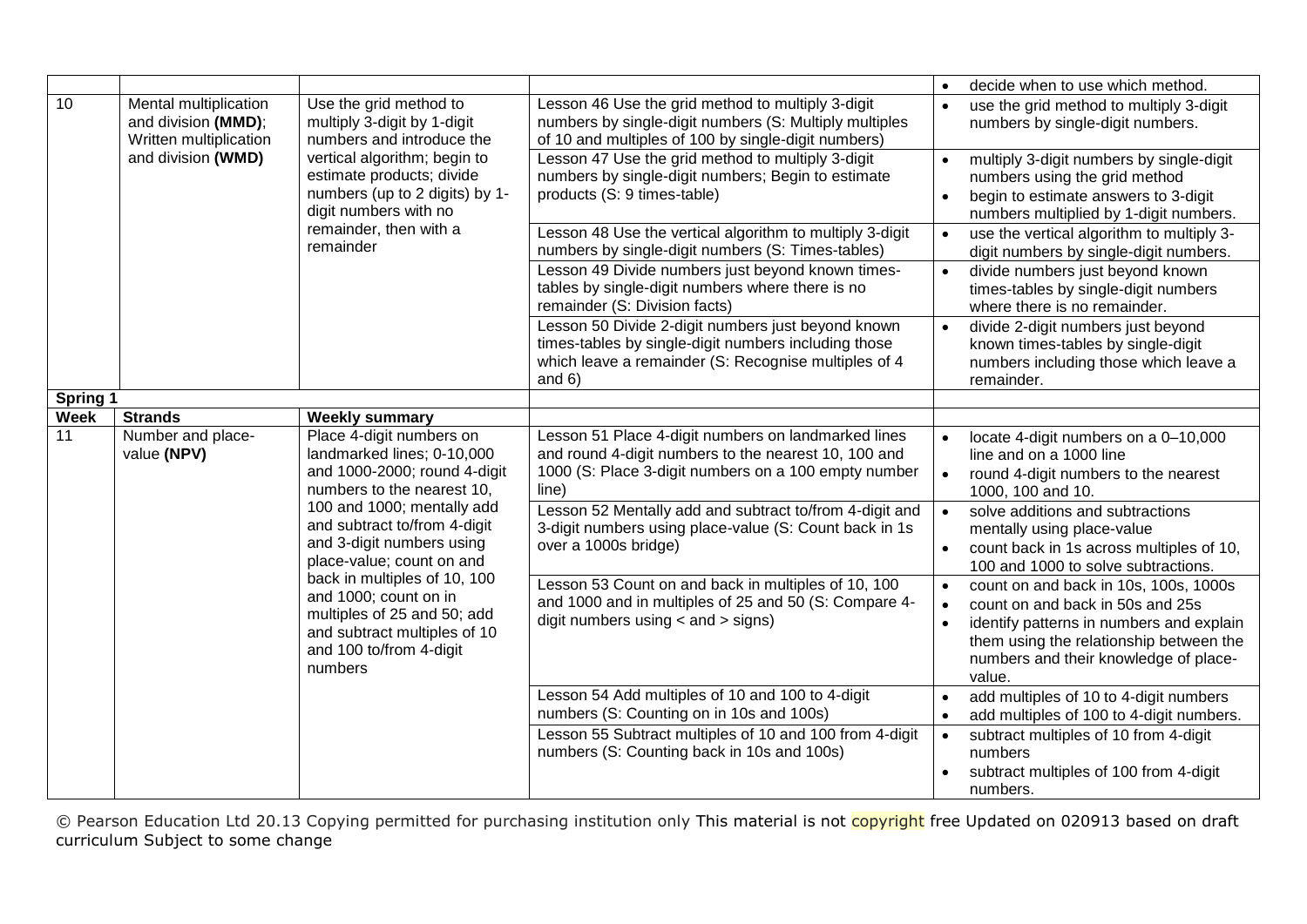| $\overline{12}$ | Mental multiplication<br>and division (MMD);<br>Written multiplication<br>and division (WMD);<br>Written addition and<br>subtraction (WAS);<br>Measurement (MEA) | Use expanded written<br>subtraction and compact<br>written subtraction to subtract<br>pairs of 3-digit numbers (one<br>'exchange'); use expanded<br>column subtraction and<br>compact column subtraction to<br>subtract pairs of 3-digit and 2-<br>digit numbers from 3-digit | Lesson 56 Use expanded written subtraction, and begin<br>to use compact written subtraction, to subtract pairs of<br>3-digit numbers (one 'exchange') (S: Count in steps of<br>$1/8$ and $1/10$ )<br>Lesson 57 Use expanded column subtraction and begin<br>to use compact column subtraction to subtract pairs of<br>3-digit numbers and 2-digit numbers from 3-digit<br>numbers (one 'exchange') (S: Equivalent fractions) | $\bullet$<br>$\bullet$ | begin to use the compact method of<br>column subtraction (decomposition) to<br>solve subtractions requiring one<br>'exchange'.<br>use expanded written subtraction and<br>begin to use compact written subtraction<br>to subtract pairs of 3-digit numbers and<br>2-digit numbers from 3-digit numbers<br>(one 'exchange'). |
|-----------------|------------------------------------------------------------------------------------------------------------------------------------------------------------------|-------------------------------------------------------------------------------------------------------------------------------------------------------------------------------------------------------------------------------------------------------------------------------|------------------------------------------------------------------------------------------------------------------------------------------------------------------------------------------------------------------------------------------------------------------------------------------------------------------------------------------------------------------------------------------------------------------------------|------------------------|-----------------------------------------------------------------------------------------------------------------------------------------------------------------------------------------------------------------------------------------------------------------------------------------------------------------------------|
|                 |                                                                                                                                                                  | numbers (one 'carry'); learn<br>the 7x table and 'tricky' facts;<br>use the vertical algorithm to                                                                                                                                                                             | Lesson 58 Begin to learn the 7 times-table and learn<br>'tricky' facts (S: Times-tables)                                                                                                                                                                                                                                                                                                                                     | $\bullet$              | know the 7 times-table<br>know other 'tricky' facts, e.g. $6 \times 8$ , $7 \times 8$<br>and $6 \times 7$ .                                                                                                                                                                                                                 |
|                 |                                                                                                                                                                  | multiply 3-digit numbers by 1-<br>digit numbers                                                                                                                                                                                                                               | Lesson 59 Use the vertical algorithm to multiply 3-digit<br>numbers by 1-digit numbers (S: 7 times-table)                                                                                                                                                                                                                                                                                                                    | $\bullet$              | use the vertical algorithm to multiply 3-<br>digit numbers by 1-digit numbers<br>use grid method to multiply 3-digit<br>numbers by 1-digit numbers.                                                                                                                                                                         |
|                 |                                                                                                                                                                  |                                                                                                                                                                                                                                                                               | Lesson 60 Use the vertical algorithm to multiply 3-digit<br>numbers, including amounts of money, by 1-digit<br>numbers (S: 70 times-table)                                                                                                                                                                                                                                                                                   | $\bullet$              | use the vertical algorithm to multiply 3-<br>digit numbers, including amounts of<br>money, by 1-digit numbers.                                                                                                                                                                                                              |
| 13              | Mental multiplication<br>and division (MMD);<br>Fractions, ratio and<br>proportion (FRP)                                                                         | Use mental multiplication and<br>division strategies; find non-<br>unit fractions of 2-digit and 3-<br>digit numbers; find equivalent<br>fractions and use them to<br>simplify fractions (halves,                                                                             | Lesson 61 Mental multiplication and division strategies<br>(S: Double and halve 2-digit numbers)                                                                                                                                                                                                                                                                                                                             |                        | multiply and divide by 4 by doubling/or<br>halving twice<br>multiply by 5 by multiplying by 10 and<br>halving<br>multiply by 20 by doubling and<br>multiplying by 10.                                                                                                                                                       |
|                 |                                                                                                                                                                  | thirds, quarters)                                                                                                                                                                                                                                                             | Lesson 62 Find non-unit fractions of 2-digit numbers (S:<br>Add pairs of 2-digit numbers)                                                                                                                                                                                                                                                                                                                                    |                        | find non-unit fractions of 2-digit numbers,<br>e.g. $\frac{5}{6}$ of 42.                                                                                                                                                                                                                                                    |
|                 |                                                                                                                                                                  |                                                                                                                                                                                                                                                                               | Lesson 63 Find non-unit fractions of 2- and 3-digit<br>numbers (S: Subtract pairs of 2-digit numbers)                                                                                                                                                                                                                                                                                                                        |                        | find non-unit fractions of larger numbers<br>and multiples of 10.                                                                                                                                                                                                                                                           |
|                 |                                                                                                                                                                  |                                                                                                                                                                                                                                                                               | Lesson 64 Find equivalent fractions for halves, thirds<br>and quarters (S: Place fractions on a line)                                                                                                                                                                                                                                                                                                                        |                        | identify equivalent fractions, particularly<br>those equivalent to one-half, one-third<br>and one-quarter<br>begin to compare fractions with non-like<br>denominators.                                                                                                                                                      |
|                 |                                                                                                                                                                  |                                                                                                                                                                                                                                                                               | Lesson 65 Use equivalent fractions to simplify fractions<br>(S: Count in steps of $\frac{1}{6}$ )                                                                                                                                                                                                                                                                                                                            |                        | simplify fractions using equivalent<br>fractions.                                                                                                                                                                                                                                                                           |
| 14              | Geometry: properties of<br>shape (GPS)                                                                                                                           | Recognise and compare<br>acute, right and obtuse angles;                                                                                                                                                                                                                      | Lesson 66 Recognise acute, right and obtuse angles<br>and compare angles (S: 7 times-table)                                                                                                                                                                                                                                                                                                                                  |                        | identify right angle, acute and obtuse<br>angles.                                                                                                                                                                                                                                                                           |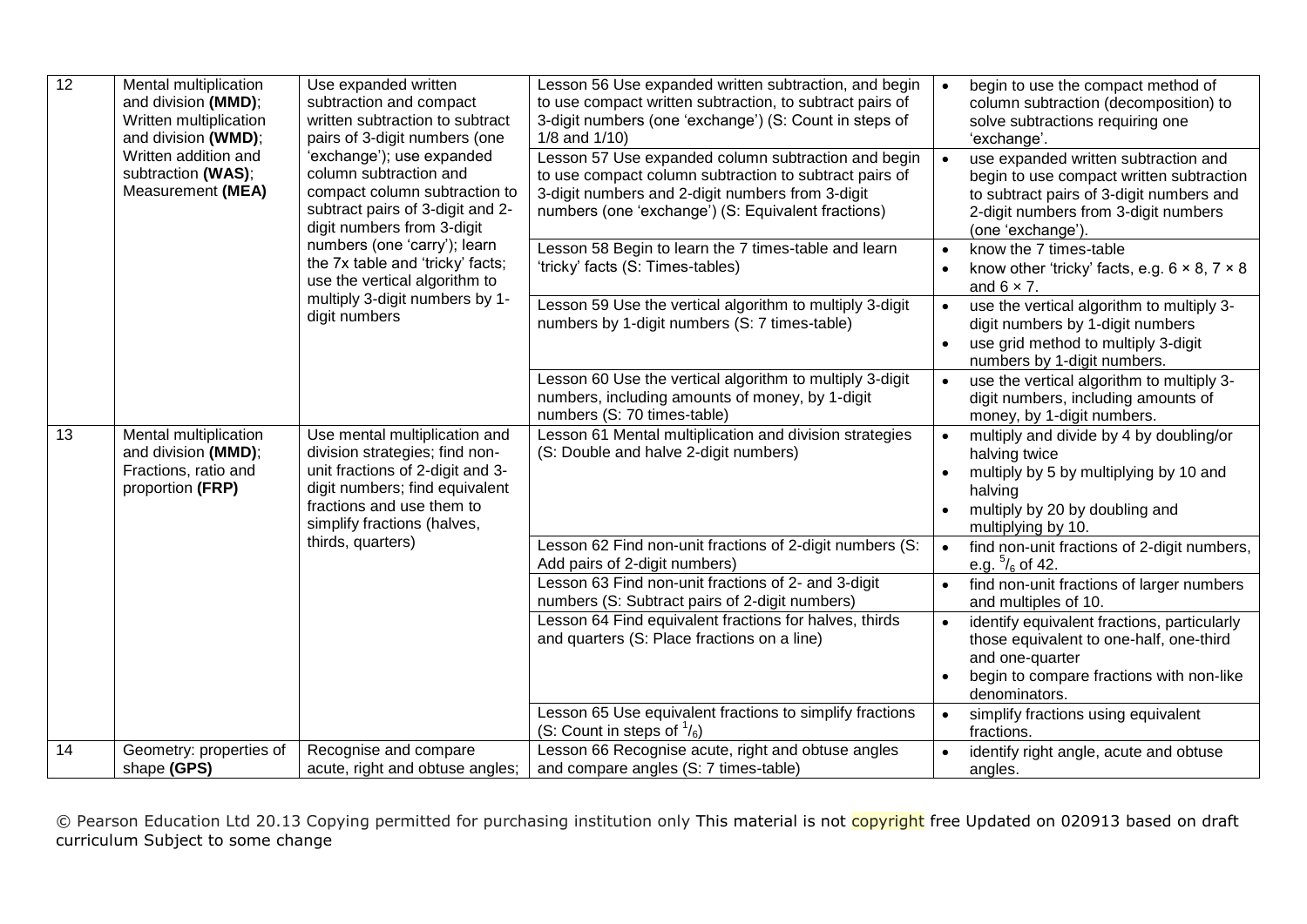|                 |                                                                                               | draw lines of a given length;<br>identify perpendicular and<br>parallel lines; recognise and<br>draw line symmetry in shapes;                              | Lesson 67 Draw lines of a given length and identify<br>perpendicular and parallel lines (S: Count on and back<br>in multiples of 10 and 100 through multiples of 1000)<br>Lesson 68 Revise line symmetry in shapes and sort 2D | draw lines to a given length<br>$\bullet$<br>recognise perpendicular and parallel<br>$\bullet$<br>lines.                                                                       |
|-----------------|-----------------------------------------------------------------------------------------------|------------------------------------------------------------------------------------------------------------------------------------------------------------|--------------------------------------------------------------------------------------------------------------------------------------------------------------------------------------------------------------------------------|--------------------------------------------------------------------------------------------------------------------------------------------------------------------------------|
|                 |                                                                                               | sort 2D shapes according to<br>their properties; draw shapes<br>with given properties; draw the<br>other half of symmetrical                               | shapes according to their properties, including the<br>number of right angles, perpendicular and parallel lines<br>and lines of symmetry (S: Draw perpendicular and<br>parallel lines)                                         | describe the properties of 2D shapes<br>$\bullet$<br>sort 2D shapes using given criteria.                                                                                      |
|                 |                                                                                               | shapes                                                                                                                                                     | Lesson 69 Draw shapes with given properties (S: Know<br>equivalent digital and analogue times)                                                                                                                                 | draw shapes with given properties, e.g.<br>$\bullet$<br>acute/obtuse angles,<br>parallel/perpendicular sides.                                                                  |
|                 |                                                                                               |                                                                                                                                                            | Lesson 70 Draw lines of symmetry and draw the other<br>half of symmetrical shapes (S: Divide by 10)                                                                                                                            | draw lines of symmetry<br>$\bullet$<br>draw the other half of symmetrical<br>$\bullet$<br>shapes.                                                                              |
| 15              | Mental multiplication<br>and division (MMD);<br>Written multiplication<br>and division (WMD); | Understand how to divide 2-<br>digit and 3-digit numbers by 1-<br>digit numbers using place-<br>value and mental strategies;                               | Lesson 71 Understand how to divide 2-digit and 3-digit<br>numbers using mental strategies and using the fact that<br>multiplication and division are inverses (S: Division facts<br>for 3 and 6 times-tables)                  | use mental strategies and tables facts to<br>$\bullet$<br>divide larger numbers by single-digit<br>numbers to give answers of between 10<br>and 25, with no remainders.        |
|                 | Mental addition and<br>subtraction (MAS)                                                      | divide numbers by 1-digit<br>numbers to give answers<br>between 10 and 25, with<br>remainders; identify factor                                             | Lesson 72 Divide numbers by single-digit numbers to<br>give answers of between 10 and 25, with remainders (S:<br>Division facts for 4 and 8 times-tables)                                                                      | use mental strategies and tables facts to<br>$\bullet$<br>divide numbers by single-digit numbers<br>to give answers of between 10 and 25,<br>with remainders.                  |
|                 |                                                                                               | pairs and use these to solve<br>multiplications and divisions<br>with larger numbers; use Frog<br>to find complements to<br>multiples of 1000; use Frog to | Lesson 73 Identify factor pairs and use these to solve<br>multiplication and division of larger numbers (S: Division<br>facts for 7 and 9 times-tables)                                                                        | identify factor pairs for multiples of<br>numbers within the times-tables<br>use factor pairs to help them solve<br>multiplications and divisions involving<br>larger numbers. |
|                 |                                                                                               | find change from £10, £20 and<br>£50                                                                                                                       | Lesson 74 Find complements to multiples of 1000 by<br>counting up and using complements to 100 (S: Bonds to<br>100)                                                                                                            | find complements to multiples of 1000 by<br>$\bullet$<br>counting up using complements to 100.                                                                                 |
|                 |                                                                                               |                                                                                                                                                            | Lesson 75 Find change from £10, £20 and £50 by<br>counting up (S: How many more to make the next<br>pound?)                                                                                                                    | use counting up to find change from £10<br>and £20<br>make an amount of change using real<br>coins.                                                                            |
| <b>Spring 2</b> |                                                                                               |                                                                                                                                                            |                                                                                                                                                                                                                                |                                                                                                                                                                                |
| <b>Week</b>     | <b>Strands</b>                                                                                | <b>Weekly summary</b>                                                                                                                                      |                                                                                                                                                                                                                                |                                                                                                                                                                                |
| 16              | Decimals, percentages<br>and their equivalence<br>to fractions (DPE);                         | Recognise, use, compare and<br>order decimal numbers;<br>understand place-value in                                                                         | Lesson 76 Recognise and use decimal numbers,<br>understanding place value in decimal numbers and<br>recognising that the first decimal place is tenths (S: Tell                                                                | recognise and use decimal notation<br>understand a decimal is a tenth.                                                                                                         |
|                 | Number and place-                                                                             | decimal numbers; recognise                                                                                                                                 | the time on analogue and digital clocks)                                                                                                                                                                                       |                                                                                                                                                                                |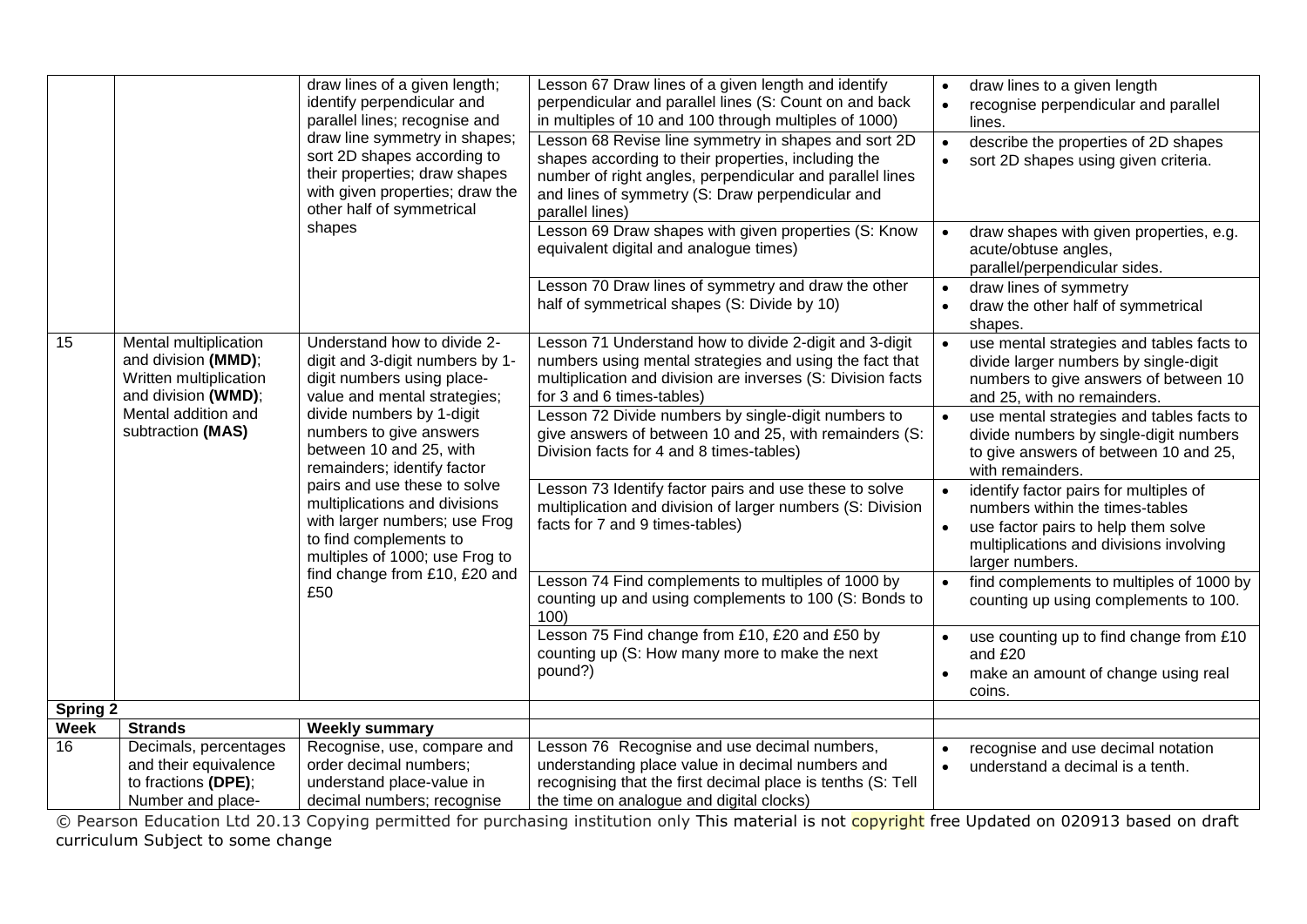|    | value (NPV); Written<br>addition and<br>subtraction (WAS)                               | that decimals are tenths; round<br>decimals numbers to the<br>nearest whole number; divide<br>2-digit numbers by 10 to get<br>decimal numbers; multiply<br>decimal numbers by 10 to get<br>2-digit numbers; divide 3-digit<br>multiples of ten by 100 to get<br>decimal numbers; multiply<br>decimal numbers by 100 to get<br>3-digit multiples of ten; add 4-<br>digit numbers using written<br>method with answers greater<br>than 10,000 | Lesson 77 Compare and order decimal numbers and<br>round decimals numbers to the nearest whole number<br>(S: Placing decimals on empty number line)<br>Lesson 78 Divide 2-digit numbers by 10 and 3-digit<br>multiples of 10 by 100 to get decimal numbers and<br>multiply decimal numbers by 10 / 100 to get 2-digit / 3-<br>digit numbers (S: Place-value additions of decimals) | $\bullet$<br>$\bullet$<br>$\bullet$ | compare one-place decimals and<br>complete greater than and less than<br>sentences<br>round one-place decimals to nearest<br>whole number.<br>divide 2-digit numbers by ten and 3-digit<br>multiples of ten by a hundred to get<br>decimal answers. Multiply decimals by<br>ten and hundred<br>understand place-value of one place<br>decimals. |
|----|-----------------------------------------------------------------------------------------|---------------------------------------------------------------------------------------------------------------------------------------------------------------------------------------------------------------------------------------------------------------------------------------------------------------------------------------------------------------------------------------------------------------------------------------------|------------------------------------------------------------------------------------------------------------------------------------------------------------------------------------------------------------------------------------------------------------------------------------------------------------------------------------------------------------------------------------|-------------------------------------|-------------------------------------------------------------------------------------------------------------------------------------------------------------------------------------------------------------------------------------------------------------------------------------------------------------------------------------------------|
|    |                                                                                         |                                                                                                                                                                                                                                                                                                                                                                                                                                             | Lesson 79 Add 4-digit numbers with answers greater<br>than 10#000 using a written method and solve addition<br>word problems (S: Rounding 4-digit numbers to the<br>nearest 1000)                                                                                                                                                                                                  | $\bullet$                           | add 4-digit numbers using written<br>method where answers are greater than<br>10000.                                                                                                                                                                                                                                                            |
|    |                                                                                         |                                                                                                                                                                                                                                                                                                                                                                                                                                             | Lesson 80 Add 4-digit numbers using written method<br>with answers greater than 10,000 (S: Adding 4-digit<br>numbers mentally)                                                                                                                                                                                                                                                     |                                     | add 4-digit numbers using written<br>addition with answers greater than<br>10,000 and having to move tens,<br>hundreds & thousands<br>read and interpret addition word<br>problems.                                                                                                                                                             |
| 17 | Mental addition and<br>subtraction (MAS);<br>Written addition and<br>subtraction (WAS); | Add amounts of money using<br>written methods and mentally<br>using place-value and number<br>facts; choose to add using the                                                                                                                                                                                                                                                                                                                | Lesson 81 Add amounts of money mentally using place<br>value and number facts (S: Mentally add 3 or 4 single-<br>digit numbers)                                                                                                                                                                                                                                                    | $\bullet$<br>$\bullet$              | add amount of money using mental<br>strategies<br>know number facts e.g. bonds to all<br>numbers from 1 to 20.                                                                                                                                                                                                                                  |
|    | Decimals, percentages<br>and their equivalence<br>to fractions (DPE)                    | appropriate strategy: mental or<br>written; subtract, choosing<br>appropriate mental strategies:<br>counting up or taking away<br>(using counting back, place-<br>value or number facts); solve<br>subtractions using a suitable<br>written method (column<br>subtraction)                                                                                                                                                                  | Lesson 82 Add amounts of money using mental and<br>written methods and choose whether to add mentally or<br>use a written method (S: Revise decimals by placing 1-<br>place decimals on a 0-10 number line)                                                                                                                                                                        | $\bullet$                           | decide whether to use written or mental<br>method to solve addition<br>add several numbers.                                                                                                                                                                                                                                                     |
|    |                                                                                         |                                                                                                                                                                                                                                                                                                                                                                                                                                             | Lesson 83 Subtract, choosing an appropriate mental<br>strategy (S: Counting on and back in 10p)                                                                                                                                                                                                                                                                                    |                                     | solve subtractions of amounts of money<br>mentally<br>choose appropriate method for solving<br>mental subtraction (count up or take-<br>away).                                                                                                                                                                                                  |
|    |                                                                                         |                                                                                                                                                                                                                                                                                                                                                                                                                                             | Lesson 84 Solve subtraction using a written column<br>method (S: Adding to the next pound)                                                                                                                                                                                                                                                                                         |                                     | subtract using a written column method<br>use a methodical, systematic approach<br>to investigating and reasoning.                                                                                                                                                                                                                              |
|    |                                                                                         |                                                                                                                                                                                                                                                                                                                                                                                                                                             | Lesson 85 Choose to use a suitable written method to<br>solve particular subtractions (S: Telling the time on<br>analogue and digital clocks)                                                                                                                                                                                                                                      |                                     | decide the appropriate method to solve a<br>subtraction either Column method or<br>counting up (Frog)                                                                                                                                                                                                                                           |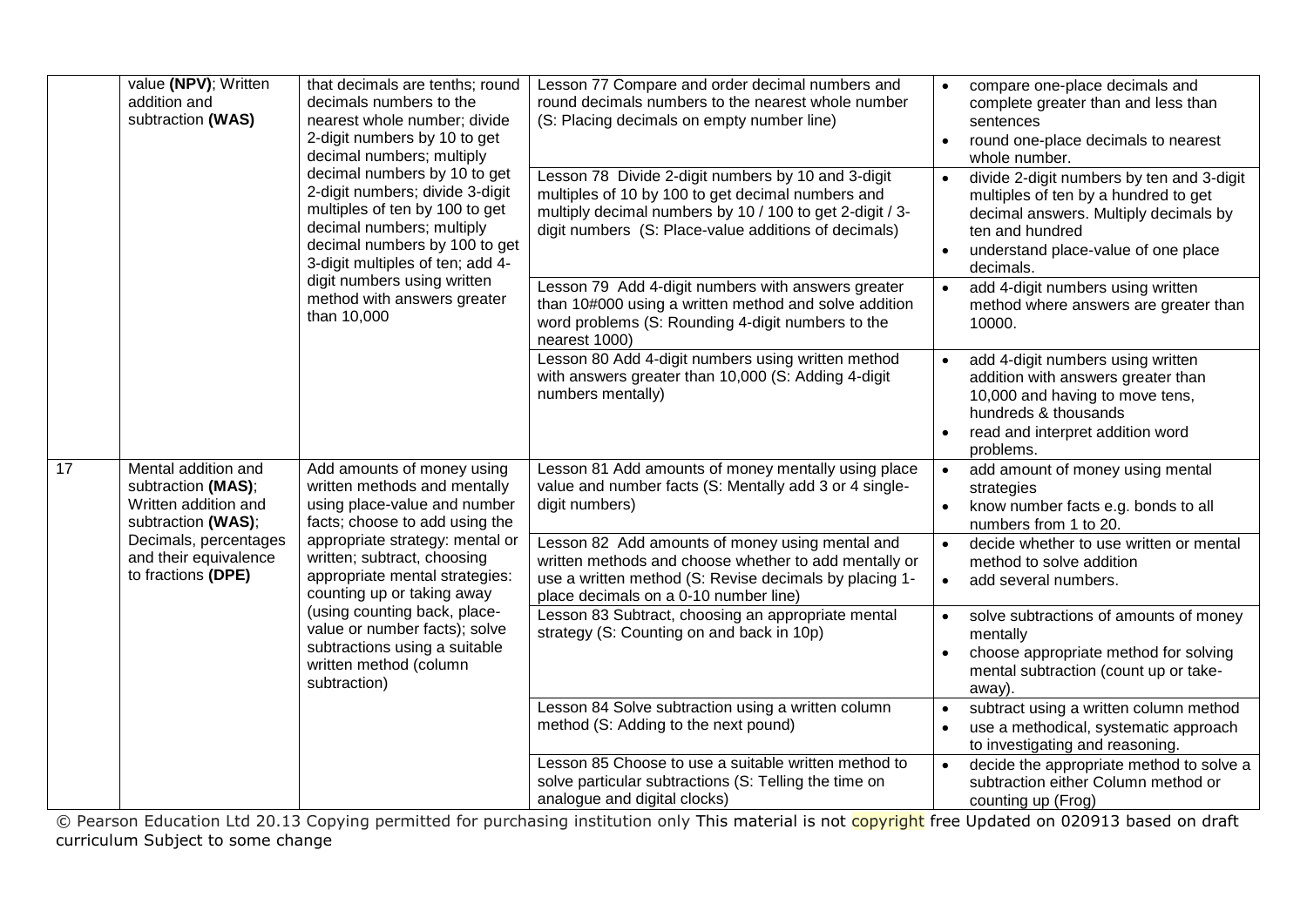|    |                                                                                                                             |                                                                                                                                                                                                                                                                               |                                                                                                                                                                                                                             | subtract using counting up (Frog)<br>subtract using Column method                                                                                                                                                                               |
|----|-----------------------------------------------------------------------------------------------------------------------------|-------------------------------------------------------------------------------------------------------------------------------------------------------------------------------------------------------------------------------------------------------------------------------|-----------------------------------------------------------------------------------------------------------------------------------------------------------------------------------------------------------------------------|-------------------------------------------------------------------------------------------------------------------------------------------------------------------------------------------------------------------------------------------------|
| 18 | Measurement (MEA)                                                                                                           | Tell the time on a 24-hour<br>clock, using am and pm<br>correctly; convert pm times to<br>24-hour clock and vice versa;<br>use 24-hour clock in                                                                                                                               | Lesson 86 Tell the time on a 24-hour clock, use am and<br>pm correctly, convert pm times to 24-hour clock and<br>vice versa (S: Place 4-digit numbers on a line)<br>Lesson 87 Use 24-hour clock in calculating intervals of | relate analogue pm times to digital 24<br>hour clock<br>read and understand 24 hour clock<br>$\bullet$<br>digital times.<br>relate analogue to digital time using the                                                                           |
|    |                                                                                                                             | calculating intervals of time;<br>measure and calculate<br>perimeters of rectilinear<br>shapes where each side is                                                                                                                                                             | time and in understanding am and pm (S: Angles as<br>turn)                                                                                                                                                                  | 24 hour clock<br>understand am and pm<br>calculate time intervals using the 24 hour<br>clock.                                                                                                                                                   |
|    |                                                                                                                             | labelled in cm and m; find<br>missing lengths in rectilinear<br>composite shapes; find the<br>perimeters of rectilinear<br>shapes with some lengths not<br>marked; convert from one unit<br>of length to another; solve<br>word problems involving<br>lengths including those | Lesson 88 Measure and calculating perimeter of<br>rectilinear shapes where each side is labelled in cm and<br>m (S: Times-tables - division facts)                                                                          | find the perimeter of a rectangle by<br>calculation<br>find the perimeter of a rectilinear shape<br>by calculation.                                                                                                                             |
|    |                                                                                                                             |                                                                                                                                                                                                                                                                               | Lesson 89 Find missing lengths in rectilinear composite<br>shapes and the perimeters of rectilinear shapes with<br>some lengths not marked (S: Telling the time using 24<br>hour clocks)                                    | find missing lengths in rectilinear shapes<br>$\bullet$<br>using the fact that opposite sides of a<br>rectangle are equal<br>find the perimeter of rectilinear shapes.                                                                          |
|    |                                                                                                                             | involving perimeters                                                                                                                                                                                                                                                          | Lesson 90 Convert from one unit of length to another<br>and solve word problems involving mixed units of length<br>(S: Compare 4-digit numbers)                                                                             | convert between SI units of length<br>solve word problems involving length.<br>$\bullet$                                                                                                                                                        |
| 19 | Number and place-<br>value (NPV); Written<br>addition and<br>subtraction (WAS);<br>Mental addition and<br>subtraction (MAS) | Understand place value in 4-<br>digit numbers; partition 4-digit<br>numbers; solve subtraction of<br>4-digit numbers using column<br>subtraction (decomposition);<br>choose an appropriate method                                                                             | Lesson 91 Understand place value in 4-digit numbers,<br>and partition 4-digit numbers (S: Subtract 4-digit<br>numbers (close to multiples of thousand) using counting<br>up (Frog))                                         | read and write 4-digit numbers knowing<br>$\bullet$<br>what each digit represents<br>partition 4-digit numbers into thousands,<br>$\bullet$<br>one thousand and the hundreds and<br>then the tens and ones, i.e. $5821 = 4000$<br>$+1800 + 21.$ |
|    |                                                                                                                             | to solve subtractions, either<br>mental or written, and either<br>column or counting up (Frog)                                                                                                                                                                                | Lesson 92 Solve subtraction of 4-digit numbers using<br>column subtraction (decomposition) (S: Subtracting<br>multiples of ten)                                                                                             | use column subtraction to solve 4-digit -<br>$\bullet$<br>4-digit, decomposing in two columns<br>(ones and tens).                                                                                                                               |
|    |                                                                                                                             |                                                                                                                                                                                                                                                                               | Lesson 93 Solve subtraction of 4-digit numbers using<br>column subtraction (decomposition) (S: Subtracting<br>multiples of 100)                                                                                             | solve 4-digit subtractions using written<br>$\bullet$<br>method.                                                                                                                                                                                |
|    |                                                                                                                             |                                                                                                                                                                                                                                                                               | Lesson 94 Solve subtraction of 4-digit numbers using<br>column subtraction (decomposition) (S: Compare 4-digit<br>numbers, use $<$ & $>$ sentences)                                                                         | solve 4-digit subtractions using the<br>written method<br>solve 4-digit subtractions using Frog                                                                                                                                                 |
|    |                                                                                                                             |                                                                                                                                                                                                                                                                               | Lesson 95 Choose an appropriate method to solve<br>subtractions: either mental or written, and either column                                                                                                                | choose appropriate methods, mental or<br>written, for solving subtractions                                                                                                                                                                      |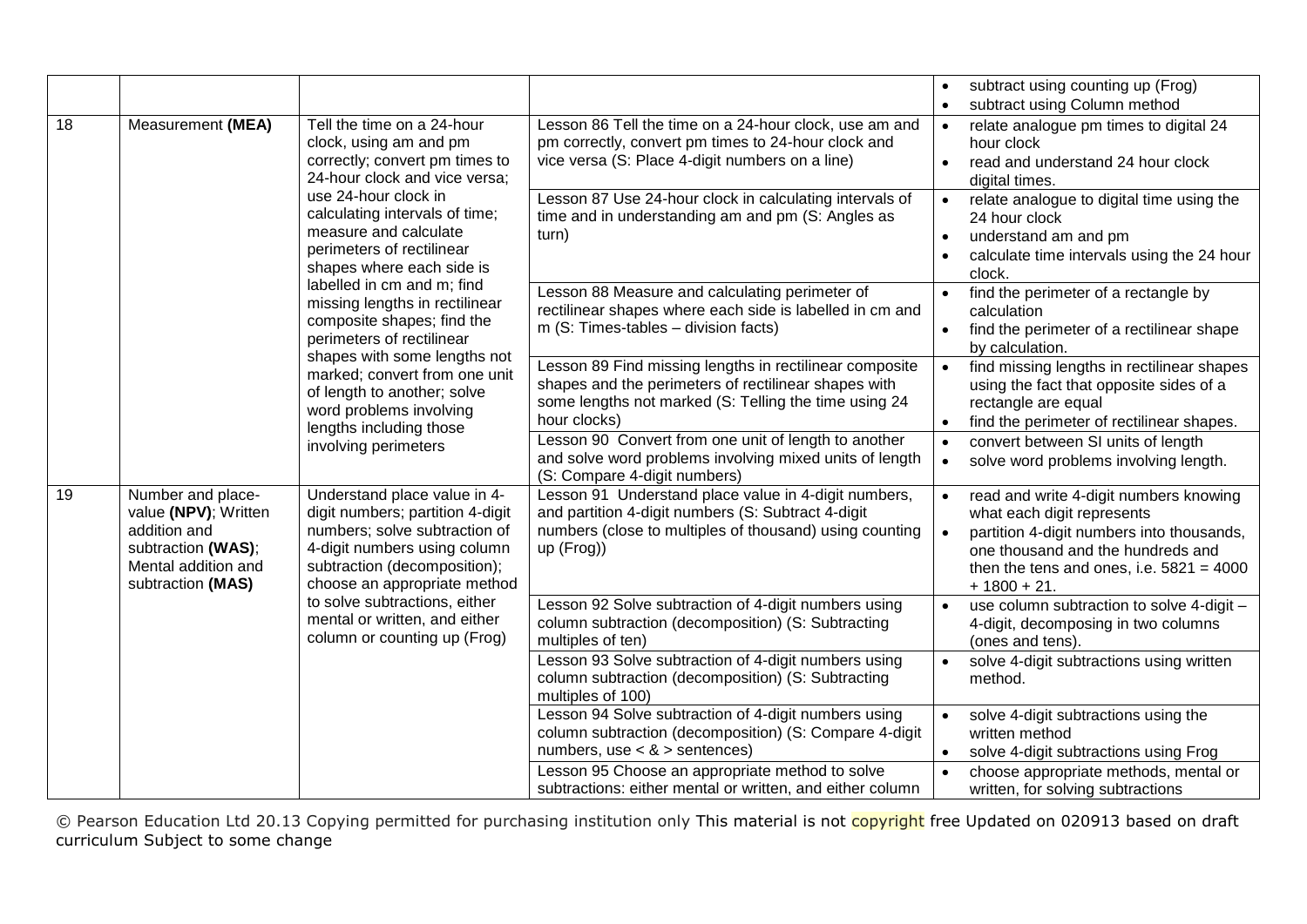|             |                                              |                                                                                                                                      | of counting up (Frog) (S: Rehearsing multiplication<br>tables)                                                                                                                                                                        | solve subtractions using written and<br>mental strategies.                                                                                                                                                     |
|-------------|----------------------------------------------|--------------------------------------------------------------------------------------------------------------------------------------|---------------------------------------------------------------------------------------------------------------------------------------------------------------------------------------------------------------------------------------|----------------------------------------------------------------------------------------------------------------------------------------------------------------------------------------------------------------|
| 20          | Written multiplication<br>and division (WMD) | Use the ladder method to<br>multiply 3-digit numbers by 1-<br>digit numbers; explore                                                 | Lesson 96 Use the ladder method to multiply 3-digit<br>numbers by a single-digit number (S: Multiply multiples<br>of 1000 by single-digit numbers)                                                                                    | use a written method to multiply 3-digit<br>$\bullet$<br>numbers by single-digit numbers.                                                                                                                      |
|             |                                              | patterns; use mental strategies<br>and tables facts to divide 2-<br>digit and 3-digit numbers by 1-<br>digit numbers to give answers | Lesson 97 Use the ladder method to multiply 3-digit<br>numbers by single-digit numbers and explore patterns<br>(S: 'Tricky' multiplication facts)                                                                                     | use a written method to multiply 3-digit<br>numbers by single-digit numbers<br>notice patterns, make and test<br>predictions.                                                                                  |
|             |                                              | between 10 and 35, without<br>remainders; solve word<br>problems                                                                     | Lesson 98 Use mental strategies and tables facts to<br>divide 2-digit and 3-digit numbers by single-digit<br>numbers to give answers of between 10 and 35, without<br>remainders (S: Mental multiplication using partitioning)        | divide 2-digit and 3-digit numbers by<br>single-digit numbers using mental<br>strategies and times-tables facts, without<br>remainders<br>understand that multiplication and<br>$\bullet$                      |
|             |                                              |                                                                                                                                      | Lesson 99 Use mental strategies and tables facts to<br>divide 2-digit and 3-digit numbers by single-digit<br>numbers to give answers of between 10 and 35, with<br>remainders (S: Divide 3-digit multiples of 10 by 10 and<br>by 100) | division are inverse operations.<br>use mental strategies to divide numbers<br>by single-digit numbers, with remainders<br>understand that multiplication and<br>$\bullet$<br>division are inverse operations. |
|             |                                              |                                                                                                                                      | Lesson 100 Solve word problems, choosing the<br>necessary calculation to solve them (S: Equivalence in<br>multiplication)                                                                                                             | identify the calculation(s) needed to<br>solve a word problem.                                                                                                                                                 |
| Summer 1    |                                              |                                                                                                                                      |                                                                                                                                                                                                                                       |                                                                                                                                                                                                                |
| <b>Week</b> | <b>Strands</b>                               | <b>Weekly summary</b>                                                                                                                |                                                                                                                                                                                                                                       |                                                                                                                                                                                                                |
| 21          | Number and place-<br>value (NPV)             | Read, write and compare 4-<br>digit numbers, writing numbers<br>in between and placing them<br>on a line; find 1000 more or          | Lesson 10.1 Read, write and compare 4-digit numbers,<br>writing numbers in between; Place 4-digit numbers on a<br>line (S: Count on and back in tens (across multiples of<br>1000)                                                    | read, write and compare 4-digit numbers<br>$\bullet$<br>place 4-digit numbers on a line<br>generate numbers between two 4-digit<br>numbers.                                                                    |
|             |                                              | less than any given number;<br>read, write and compare 5-<br>digit numbers; recognise what<br>each digit represents in a 5-          | Lesson 102 Read, write and compare 4-digit numbers,<br>writing numbers in between; Place 4-digit numbers on a<br>line; Find 1000 more or less than any given number (S:<br>Multiply and divide by ten and a hundred)                  | read, write and compare 4-digit numbers<br>$\bullet$<br>say the number 100 more/less, 1000<br>more/less than any 4-digit multiple of<br>100.                                                                   |
|             |                                              | digit number; read, use and<br>compare negative numbers in<br>the context of temperature                                             | Lesson 103 Begin to read, write and compare 5-digit<br>numbers; Recognise what each digit represents in a 5-<br>digit number; Find 1000 more or less than any given<br>number (S: Write a number between two 4-digit<br>numbers)      | begin to read and write 5-digit numbers<br>understand what each digit represents in<br>a 5-digit number.                                                                                                       |
|             |                                              |                                                                                                                                      | Lesson 104 To read, use and compare negative<br>numbers in the context of temperature (S: Bonds to the                                                                                                                                | read, use and compare negative<br>$\bullet$<br>numbers in the context of temperatures                                                                                                                          |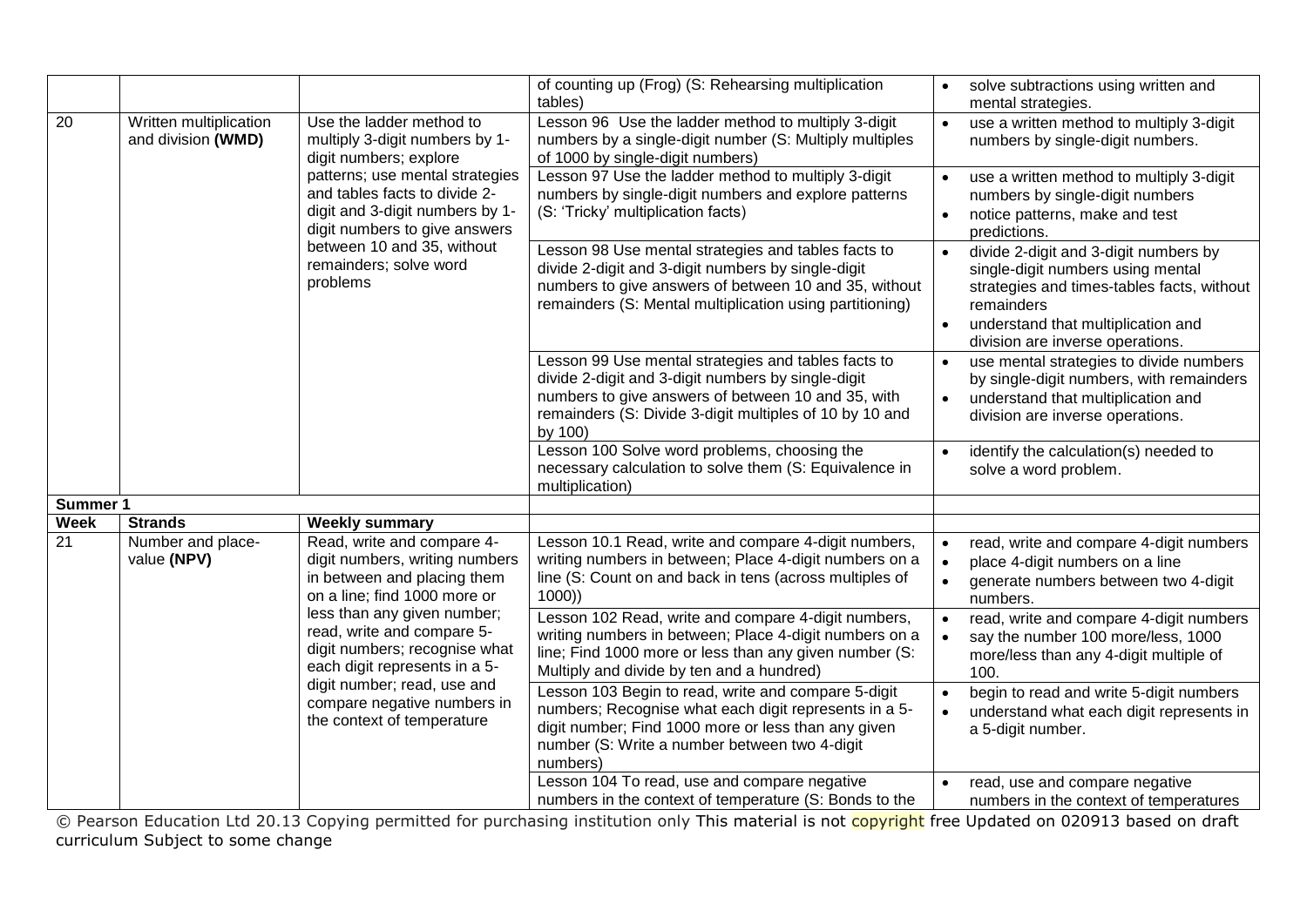|    |                                                                      |                                                                                                                                                                                                                                                                                                                                                                                                               | next hundred)                                                                                                                                                                                                                                                                                                                                                                                                                                                                                                                                                                                                                         |                        | begin to understand negative numbers<br>are lower/smaller the greater the digits<br>e.g. -21 is less than -12.                                                                                                                                                                                                                                                                                                             |
|----|----------------------------------------------------------------------|---------------------------------------------------------------------------------------------------------------------------------------------------------------------------------------------------------------------------------------------------------------------------------------------------------------------------------------------------------------------------------------------------------------|---------------------------------------------------------------------------------------------------------------------------------------------------------------------------------------------------------------------------------------------------------------------------------------------------------------------------------------------------------------------------------------------------------------------------------------------------------------------------------------------------------------------------------------------------------------------------------------------------------------------------------------|------------------------|----------------------------------------------------------------------------------------------------------------------------------------------------------------------------------------------------------------------------------------------------------------------------------------------------------------------------------------------------------------------------------------------------------------------------|
|    |                                                                      |                                                                                                                                                                                                                                                                                                                                                                                                               | Lesson 105 To read, use and compare negative<br>numbers (S: Find factor pairs of numbers)                                                                                                                                                                                                                                                                                                                                                                                                                                                                                                                                             | $\bullet$              | read, use and compare negative<br>numbers in the context of temperature &<br>money<br>understand negative numbers are<br>lower/smaller the greater the digits e.g. -                                                                                                                                                                                                                                                       |
| 22 | Decimals, percentages<br>and their equivalence<br>to fractions (DPE) | Multiply and divide numbers by<br>10 and 100 including decimals<br>(tenths and hundredths);<br>read and write decimals (to 1<br>and 2 places), understanding<br>that these represent parts<br>(tenths and hundredths) of<br>numbers; mark one and two<br>place decimals on a line; count<br>in tenths (0.1s) and<br>hundredths (00.1s); say the<br>number one tenth (0.1) and<br>one hundredth (00.1) more or | Lesson 106 Multiply and divide numbers by 10 & 100<br>including decimals (tenths and hundredths); Read and<br>write decimals (to 1 & 2 places), understanding that<br>these represent parts (tenths & hundredths) of numbers<br>(S: Compare 1-place decimals (less than 1))<br>Lesson 107 Read and write decimals (to 1 & 2 places)<br>understanding these represent parts (tenths &<br>hundredths) of numbers; Multiply and divide numbers by<br>10 & 100 including decimals (1- & 2-place) (S: Add two<br>2-digit numbers)<br>Lesson 108 Read and write decimals (to 1 & 2 places)<br>understanding these represent parts (tenths & | $\bullet$<br>$\bullet$ | 21 is less than -12.<br>read, write and compare decimal<br>numbers (to 1- or 2-places)<br>multiply and divide numbers by ten and<br>hundred understanding this involves a<br>shift of the digits (can be on a PV<br>100s/10s/1s grid).<br>read, write and compare decimal<br>numbers to 2-places<br>understand decimals represent tenths<br>and hundredths (parts) of whole<br>numbers.<br>read, write and compare decimal |
|    |                                                                      | less than a given number;<br>round decimal numbers to the<br>nearest whole number                                                                                                                                                                                                                                                                                                                             | hundredths) of numbers; Mark one and two place<br>decimals on a line; Add to a one place decimal to get<br>the next tenth (S: Add whole numbers to 1-place<br>decimals)                                                                                                                                                                                                                                                                                                                                                                                                                                                               |                        | numbers to 2-places<br>place 1-place and 2-place decimals on a<br>line<br>understand decimals represent tenths<br>and hundredths (parts) of whole<br>numbers<br>begin to add to the next whole number.                                                                                                                                                                                                                     |
|    |                                                                      |                                                                                                                                                                                                                                                                                                                                                                                                               | Lesson 109 Read and write decimals (to 1 & 2 places)<br>understanding these represent parts (tenths &<br>hundredths) of numbers; Count in tenths (0.1s) and<br>hundredths (00.1s); Say the number one tenth (0.1)<br>more or less than a given number; Say the number one<br>hundredth (00.1) more or less than a given number (S:<br>Identify tenths and hundredths in 2-place mixed decimal<br>numbers)                                                                                                                                                                                                                             | $\bullet$              | read, write and compare decimals using<br>decimal notation to 2-places<br>count on and back in 0.1s (tenths)<br>begin to count on and back in 0.01s<br>(hundredths).                                                                                                                                                                                                                                                       |
|    |                                                                      |                                                                                                                                                                                                                                                                                                                                                                                                               | Lesson 110 Read and write decimals (to 1 & 2 places)<br>understanding these represent parts (tenths &<br>hundredths) of numbers; Round decimal numbers to the<br>nearest whole number (S: Divide numbers by 10 to get                                                                                                                                                                                                                                                                                                                                                                                                                 | $\bullet$              | read, write, compare and order decimals<br>$(1$ -place $)$<br>find decimal numbers between 2<br>numbers                                                                                                                                                                                                                                                                                                                    |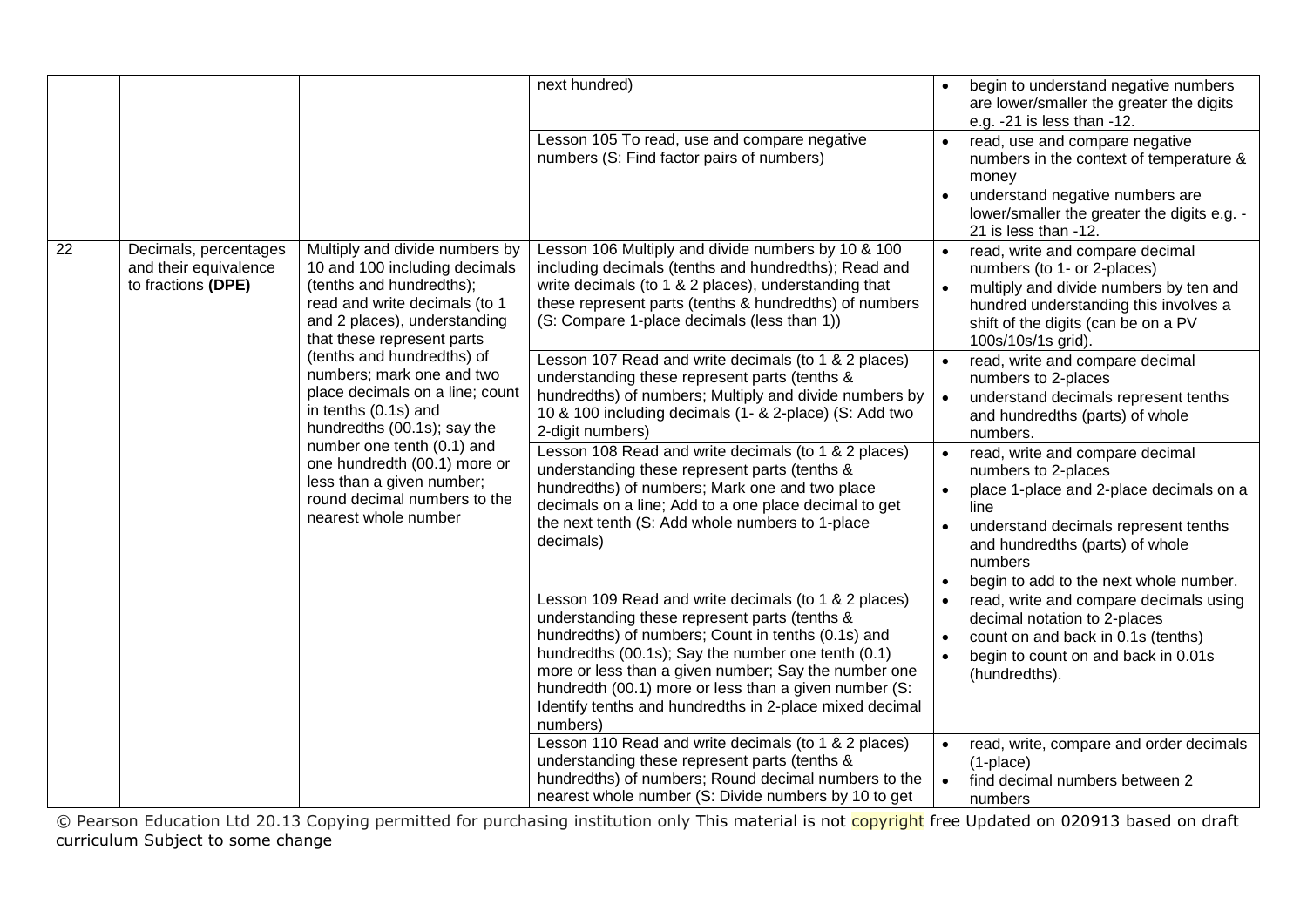|    |                                                                                                    |                                                                                                                                                                                                                                                                                                                                                                                                                                                        | decimal answers)                                                                                                                                                                                                                |                        | round 1-place decimals to the nearest<br>whole number.                                                                                                                                                                                                                                                          |
|----|----------------------------------------------------------------------------------------------------|--------------------------------------------------------------------------------------------------------------------------------------------------------------------------------------------------------------------------------------------------------------------------------------------------------------------------------------------------------------------------------------------------------------------------------------------------------|---------------------------------------------------------------------------------------------------------------------------------------------------------------------------------------------------------------------------------|------------------------|-----------------------------------------------------------------------------------------------------------------------------------------------------------------------------------------------------------------------------------------------------------------------------------------------------------------|
| 23 | Mental multiplication<br>and division (MMD);<br>Written multiplication                             | Learn 11 and 12x tables;<br>develop and use effective<br>mental multiplication                                                                                                                                                                                                                                                                                                                                                                         | Lesson 111 Learn 11 and 12 times-tables (S: Mark one<br>place decimals on a line)                                                                                                                                               | $\bullet$              | know their 11 times-table<br>begin to know their 12 time table<br>spot patterns.                                                                                                                                                                                                                                |
|    | and division (WMD);<br>Number and place-<br>value (NPV)                                            | strategies; use a vertical<br>written method to multiply 3-<br>digit numbers by 1-digit<br>numbers; use rounding to<br>estimate answers; use a<br>written method to multiply 3-<br>digit numbers, including<br>amounts of money by 1-digit<br>numbers; multiply 2-digit and<br>3-digit numbers by 1-digit<br>numbers; understand how<br>division 'undoes' multiplication<br>and vice versa; divide above<br>the tables facts using multiples<br>of ten | Lesson 112 Develop and use effective mental<br>multiplication strategies (S: Tell the time on analogue<br>clocks)                                                                                                               | $\bullet$              | multiply two-digit numbers or 3-digit<br>numbers by 1-digit numbers, mentally,<br>using jottings where necessary<br>use a mental strategy to multiply by 4, 5<br>or 8.                                                                                                                                          |
|    |                                                                                                    |                                                                                                                                                                                                                                                                                                                                                                                                                                                        | Lesson 113 Use the vertical algorithm to multiply 3-digit<br>numbers by single-digit numbers; Use rounding to<br>estimate answers (S: 4 and 8 times-tables)                                                                     | $\bullet$<br>$\bullet$ | use a vertical algorithm to multiply 3-digit<br>numbers by single-digit numbers<br>use rounding to make a rough<br>approximation.                                                                                                                                                                               |
|    |                                                                                                    |                                                                                                                                                                                                                                                                                                                                                                                                                                                        | Lesson 114 Use a written method to multiply 3-digit<br>numbers, including amount of money, e.g. £465, by<br>single-digit numbers; Use rounding to estimate answers<br>(S: Factor pairs)                                         | $\bullet$<br>$\bullet$ | chn approximate when multiplying<br>use a vertical algorithm to multiply 3-digit<br>numbers by single-digit numbers<br>use a written method to multiply<br>amounts of money by single-digit<br>numbers, e.g. $4 \times £4.67$ .                                                                                 |
|    |                                                                                                    |                                                                                                                                                                                                                                                                                                                                                                                                                                                        | Lesson 115 Multiply 2-digit and 3-digit numbers by<br>single-digit numbers; Understand how division 'undoes'<br>multiplication and vice versa; Divide above the tables<br>facts using multiples of ten (S: Find time intervals) | $\bullet$              | understand how division 'undoes'<br>multiplication and vice versa<br>multiply and divide 2-digit numbers.                                                                                                                                                                                                       |
| 24 | Number and place-<br>value (NPV);<br>Geometry: properties<br>of shapes (GPS);<br>Measurement (MEA) | Recognise and write Roman<br>numerals to 100; begin to<br>know the history of our number<br>system including zero;<br>calculate area and perimeter                                                                                                                                                                                                                                                                                                     | Lesson 116 Recognise and write Roman numerals to<br>100; Begin to know the history of our number system<br>including zero (S: Write 5-digit numbers in numerals and<br>words)                                                   |                        | read and write Roman numerals to 50?<br>100?<br>have an understanding of where our<br>number system came from and that we<br>used Roman Numerals before.                                                                                                                                                        |
|    |                                                                                                    | of rectangles and simple<br>rectilinear shapes using<br>addition and multiplication;<br>recognise, name and classify<br>2D shapes identifying<br>polygons, regular and<br>irregular; sort 2D and 3D<br>shapes according to properties                                                                                                                                                                                                                  | Lesson 117 Calculate area of rectangles and simple<br>rectilinear shapes using counting and multiplication (S:<br>Multiply and divide by ten and a hundred)                                                                     |                        | calculate area of rectangles using<br>counting or multiplication<br>calculate area of simple rectilinear<br>shapes using counting or multiplication<br>understand area is the measurement of<br>how many squares a shape covers with<br>its surface? (Squares in this case being<br>cm <sup>2</sup> and $m^2$ ) |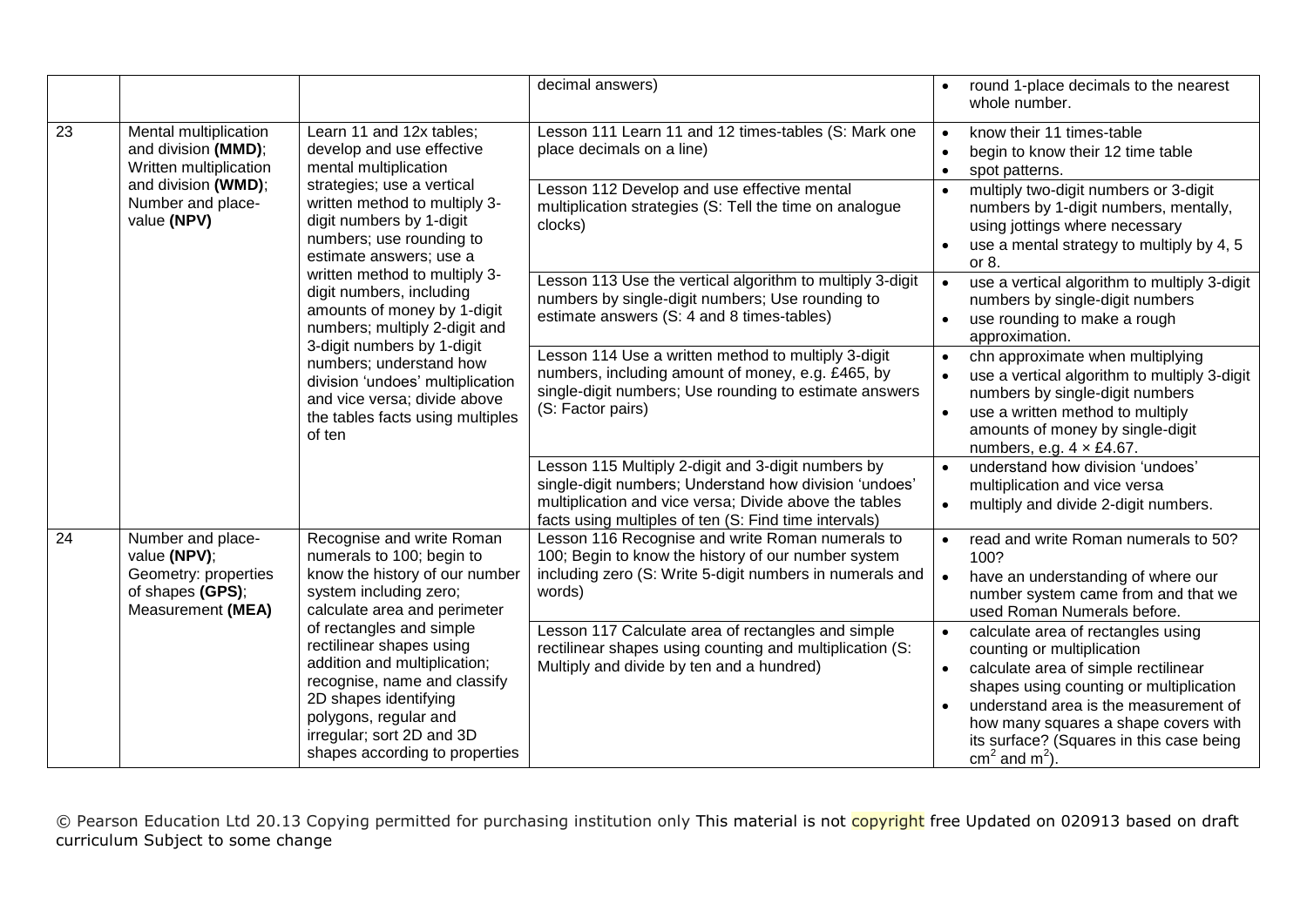|    |                                                                 | including types of<br>quadrilaterals and triangles;<br>revise 3D shapes; look at 2D<br>shaped sides on 3D shapes                                                                                                                                                                                                                          | Lesson 118 Calculate area and perimeter of rectilinear<br>shapes using multiplication and addition (or counting for<br>those who struggle with the concept) (S: Revise Roman<br>Numerals)                                             |                        | calculate area of simple rectilinear<br>shapes using the fact they are<br>comprised of two rectangles<br>calculate perimeter of rectilinear shapes<br>using doubling, and addition<br>understand the difference between area<br>and perimeter and use appropriate<br>measures (i.e. $m^2$ and cm <sup>2</sup> for area and<br>cm & m for perimeter).     |
|----|-----------------------------------------------------------------|-------------------------------------------------------------------------------------------------------------------------------------------------------------------------------------------------------------------------------------------------------------------------------------------------------------------------------------------|---------------------------------------------------------------------------------------------------------------------------------------------------------------------------------------------------------------------------------------|------------------------|----------------------------------------------------------------------------------------------------------------------------------------------------------------------------------------------------------------------------------------------------------------------------------------------------------------------------------------------------------|
|    |                                                                 |                                                                                                                                                                                                                                                                                                                                           | Lesson 119 Recognise, name and classify 2D shapes<br>identifying polygons, regular and irregular; Sort 2D<br>shapes according to properties including types of<br>quadrilaterals and triangles (S: Read and interpret a bar<br>graph) |                        | name and describe common 2D shapes<br>including using the terms: polygon,<br>triangle, quadrilateral, pentagon,<br>hexagon, and octagon<br>identify properties of shapes using<br>terms: angle, right angle; sides; vertices;<br>parallel; regular, irregular, opposite<br>begin to classify and name different<br>types of quadrilateral and triangles. |
|    |                                                                 |                                                                                                                                                                                                                                                                                                                                           | Lesson 120 Revise 3D shape, look at 2D shaped sides<br>on 3D shapes - sort shapes according to faces,<br>vertices, edges (S: Know the relationship between<br>seconds and minutes, minutes and hours)                                 |                        | name and describe properties of 3D<br>shapes; sphere, cylinder, cone, cube,<br>cuboid, triangular prism, triangular<br>pyramid, square based pyramid and<br>hexagonal prism.                                                                                                                                                                             |
| 25 | Decimals, percentages<br>and their equivalence                  | Understand, read and write<br>two place decimals; compare                                                                                                                                                                                                                                                                                 | Lesson 121 Understand, read and write two place<br>decimals (S: Pairs with a total of 1)                                                                                                                                              |                        | write lengths in metres to two decimal<br>places.                                                                                                                                                                                                                                                                                                        |
|    | to fractions (DPE);<br>Fractions, ratio and<br>proportion (FRP) | two place decimals in the<br>context of lengths; add and<br>subtract 0.1 and 00.1; say a<br>number one tenth (0.1) and<br>one hundredth (00.1) more or<br>less than a given number;<br>revise equivalent fractions;<br>write fractions with different<br>denominators with a total of 1;<br>recognise decimal and fraction<br>equivalents | Lesson 122 Comparing two-place decimals in the<br>context of lengths (S: Compare amounts of money)                                                                                                                                    |                        | compare numbers with two decimal<br>places in the context of length.                                                                                                                                                                                                                                                                                     |
|    |                                                                 |                                                                                                                                                                                                                                                                                                                                           | Lesson 123 Add and subtract 0.1 and 0.01 Say a<br>number one tenth (0.1) more or less than a given<br>number; Say a number one hundredth (0.01) more or<br>less than a given number (S: Count on steps of 0.1)                        | $\bullet$<br>$\bullet$ | add and subtract 0.1 to numbers with<br>one decimal place<br>add and subtract 0.01 to numbers with<br>two decimal places.                                                                                                                                                                                                                                |
|    |                                                                 |                                                                                                                                                                                                                                                                                                                                           | Lesson 124 Revise equivalent fractions; Write fractions<br>with different denominators with a total of 1 (S: Factor<br>pairs)                                                                                                         | $\bullet$              | identify equivalent fractions<br>write additions of fractions with different<br>denominators with a total of 1.                                                                                                                                                                                                                                          |
|    |                                                                 |                                                                                                                                                                                                                                                                                                                                           | Lesson 125 Recognise decimal and fraction equivalents<br>(S: Count in steps of 25)                                                                                                                                                    | $\bullet$              | know decimals equivalents for $1/10$ , $\frac{1}{4}$ ,<br>$\frac{1}{2}$ , and $\frac{3}{4}$<br>write lengths in fractions as decimals<br>and in metres and centimetres<br>solve problems involving length.                                                                                                                                               |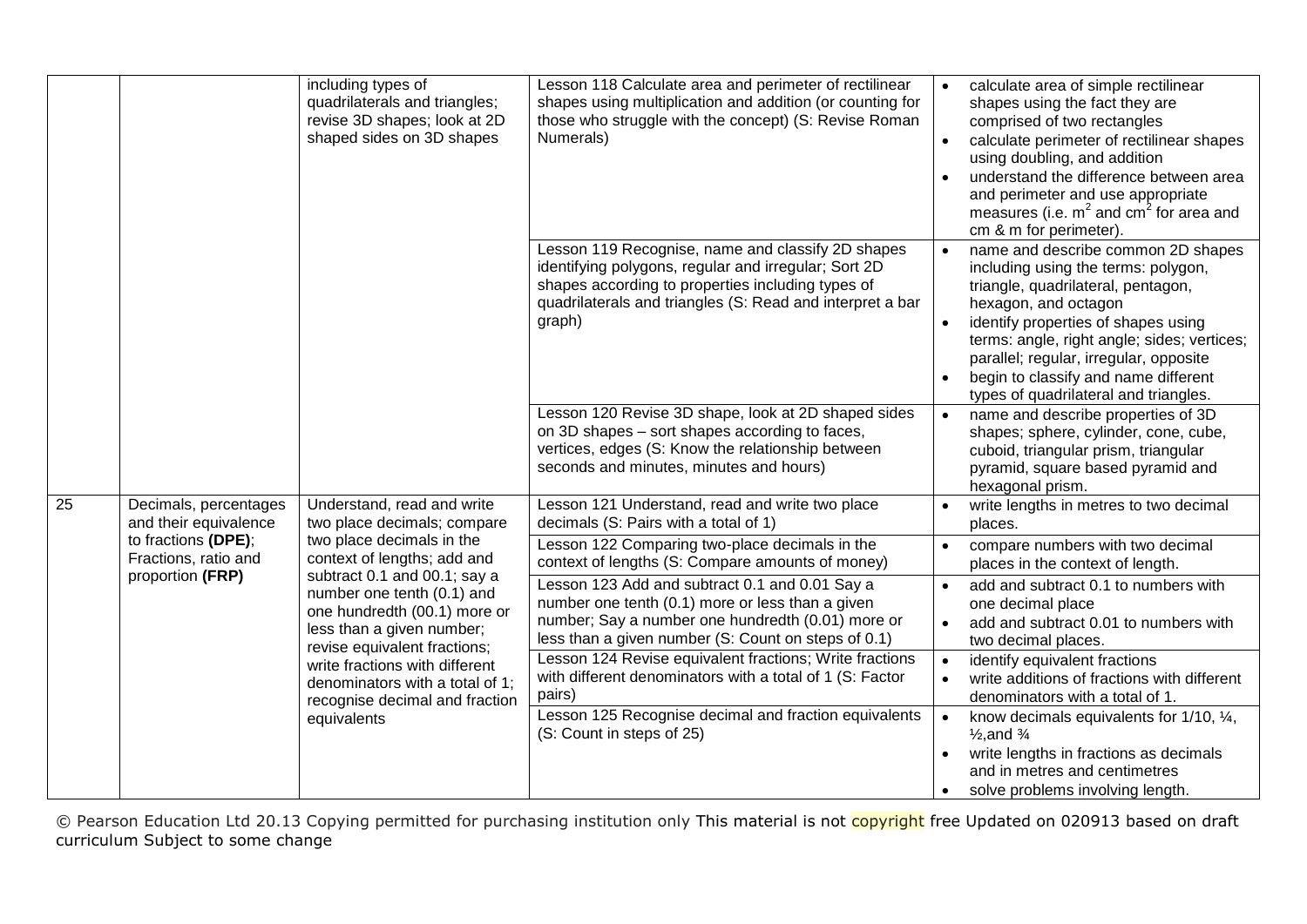|                 | <b>Summer 2</b>                                                                                                                           |                                                                                                                                                                                                                                                                                                                                                                                                                                                                                                                                                                           |                                                                                                                                                                                                                                                          |                                                                                                                                                                                                                                                                              |
|-----------------|-------------------------------------------------------------------------------------------------------------------------------------------|---------------------------------------------------------------------------------------------------------------------------------------------------------------------------------------------------------------------------------------------------------------------------------------------------------------------------------------------------------------------------------------------------------------------------------------------------------------------------------------------------------------------------------------------------------------------------|----------------------------------------------------------------------------------------------------------------------------------------------------------------------------------------------------------------------------------------------------------|------------------------------------------------------------------------------------------------------------------------------------------------------------------------------------------------------------------------------------------------------------------------------|
| <b>Week</b>     | <b>Strands</b>                                                                                                                            | <b>Weekly summary</b>                                                                                                                                                                                                                                                                                                                                                                                                                                                                                                                                                     |                                                                                                                                                                                                                                                          |                                                                                                                                                                                                                                                                              |
| $\overline{26}$ | Mental addition and<br>subtraction (MAS);<br>Mental multiplication<br>and division (MMD);<br>Written multiplication<br>and division (WMD) | Mentally add a 2-digit number<br>to a 2-, 3- or 4-digit number;<br>subtract 2-, 3-, and 4-digit<br>numbers using counting up<br>(Frog); derive factors of 2-digit<br>numbers; use factors and<br>doubling to solve multiplication<br>mentally; solve division using<br>mental strategies; understand<br>division is multiplication with<br>holes, i.e. $3 \times ? = 12$ therefore<br>$12 \div 3 = ?$ ; understand that<br>division and multiplication are<br>inverse operations; solve word<br>problems, including 2-step<br>problems, choosing an<br>appropriate method | Lesson 126 Mentally add any two 2-digit numbers;<br>mentally add a 2-digit number to a 3-digit or a 4-digit<br>number (S: Number bonds to 100)<br>Lesson 127 Subtract 2-, 3-, & 4-digit numbers using<br>counting up (Frog) (S: Add to the next hundred) | add 2-digit numbers mentally to 2-, 3-, &<br>$\bullet$<br>4-digit numbers<br>use mental strategies for adding.<br>solve subtractions of 3- & 4-digit<br>numbers using counting up (Frog)<br>use knowledge of bonds to 100 or bonds<br>to 10 & multiple of 10 bonds to 100 to |
|                 |                                                                                                                                           |                                                                                                                                                                                                                                                                                                                                                                                                                                                                                                                                                                           | Lesson 128 Derive factors of 2-digit numbers; Use<br>factors and doubling to solve multiplication mentally (S:<br>Multiply by 4 by doubling twice)                                                                                                       | count up efficiently.<br>solve multiplications using mental<br>$\bullet$<br>strategies including using factors<br>use doubling and multiplying by three to<br>$\bullet$<br>solve multiplications mentally.                                                                   |
|                 |                                                                                                                                           |                                                                                                                                                                                                                                                                                                                                                                                                                                                                                                                                                                           | Lesson 129 Solve division using mental strategies;<br>Understand division is multiplication with holes, i.e. 3 x ?<br>= 12 therefore $12 \div 3 = ?$ ; Understand that division and<br>multiplication are inverse operations (S: Find factor<br>pairs)   | divide using mental strategies<br>$\bullet$<br>divide by 2, 4 and 8 using halving, once,<br>$\bullet$<br>twice and three times.                                                                                                                                              |
|                 |                                                                                                                                           |                                                                                                                                                                                                                                                                                                                                                                                                                                                                                                                                                                           | Lesson 130 Solve word problems, including 2-step<br>problems, choosing an appropriate method (S: Simplify<br>fractions)                                                                                                                                  | solve word problems using addition,<br>$\bullet$<br>subtraction, multiplication or division<br>use mental strategies to solve<br>$\bullet$<br>calculations.                                                                                                                  |
| 27              | Written addition and<br>subtraction (WAS);<br>Mental addition and<br>subtraction (MAS)                                                    | Solve written addition of two 4-<br>digit numbers; add amounts of<br>money (pounds and pence)<br>using column addition; solve 4-<br>digit subtractions using written<br>column method<br>(decomposition) or counting up<br>(Frog); solve 4-digit - 3-digit<br>subtractions using written<br>column method<br>(decomposition); check<br>subtraction using addition;<br>solve word problems choosing<br>an appropriate method                                                                                                                                               | Lesson 131 Solve written addition of two 4-digit<br>numbers (S: Order 4-digit numbers and say numbers<br>between)                                                                                                                                        | add two 4-digit numbers using column<br>$\bullet$<br>addition (compact or expanded)<br>use logical reasoning to create additions<br>$\bullet$<br>of 4-digit numbers to a given total.                                                                                        |
|                 |                                                                                                                                           |                                                                                                                                                                                                                                                                                                                                                                                                                                                                                                                                                                           | Lesson 132 Add amounts of money pounds and pence<br>using column addition (S: Complements to the next<br>pound)                                                                                                                                          | add amounts of money using column<br>addition.                                                                                                                                                                                                                               |
|                 |                                                                                                                                           |                                                                                                                                                                                                                                                                                                                                                                                                                                                                                                                                                                           | Lesson 133 Solve 4-digit subtractions using written<br>column method (decomposition) or counting up (Frog)<br>where appropriate (S: Add to the next multiple of 100)                                                                                     | subtract 4-digit numbers using column<br>subtraction (decomposition)<br>begin to check their answers using<br>$\bullet$<br>addition.                                                                                                                                         |
|                 |                                                                                                                                           |                                                                                                                                                                                                                                                                                                                                                                                                                                                                                                                                                                           | Lesson 134 Solve 4-digit subtractions using written<br>column method; Solve 4-digit - 3-digit subtractions<br>using written column method (decomposition); Check<br>subtraction using addition (S: Subtract 1-digit numbers<br>from teen numbers)        | subtract 4-digit numbers using column<br>$\bullet$<br>subtraction (decomposition)<br>begin to check their answers using<br>$\bullet$<br>addition.                                                                                                                            |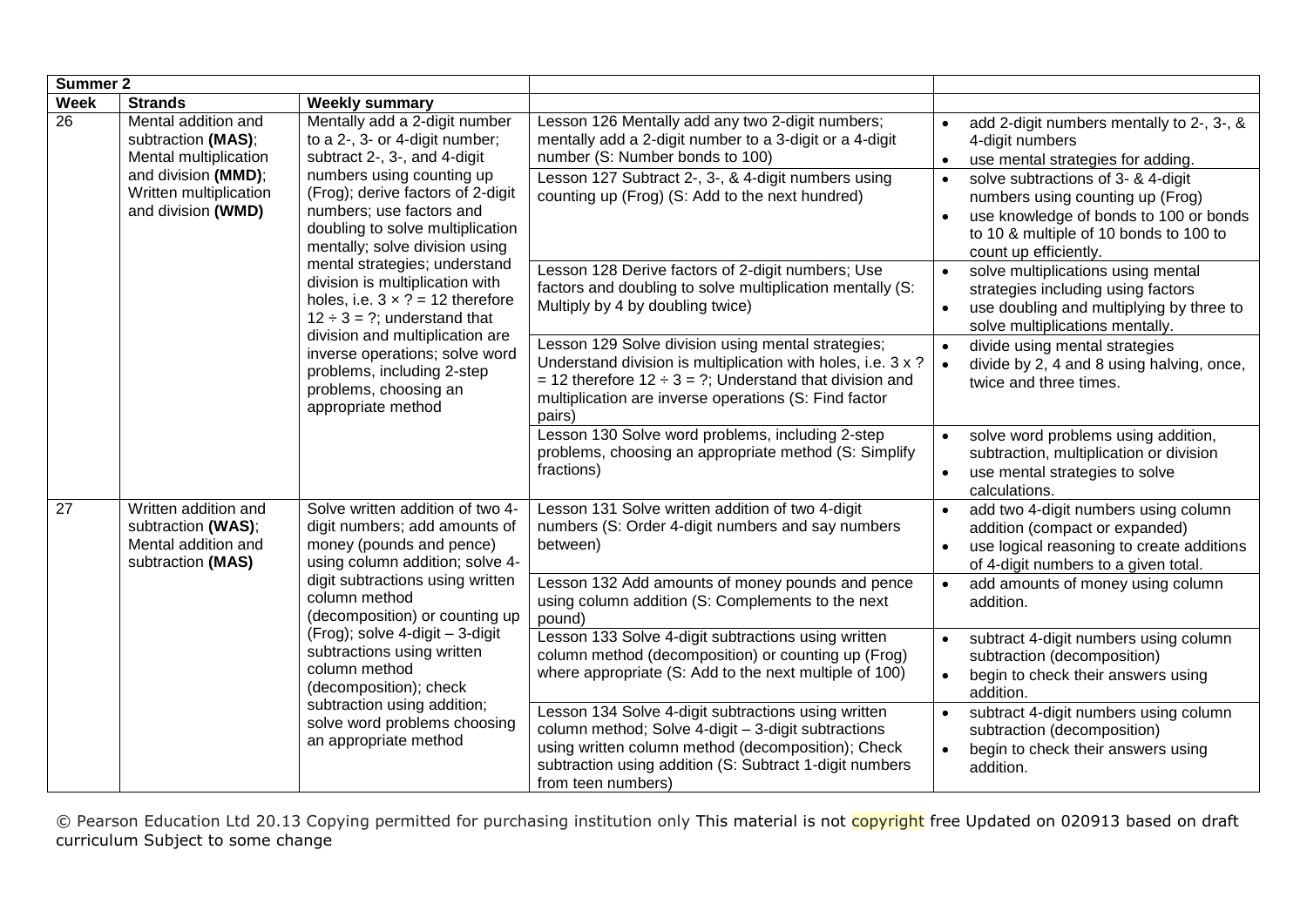|    |                                                                                                                                                                    |                                                                                                                                                                                                                                                                                                               | Lesson 135 Solve word problems choosing an<br>appropriate method (S: Know the relationship between<br>km, m, cm & mm and use to convert measures)                                                                                                                                                                                                                                                                                                                                                                                                                                                                                         | find change from amounts of pounds by<br>$\bullet$<br>counting up<br>solve subtraction problems involving<br>$\bullet$<br>amounts of money.                                                                                                                                                                                                                                                                                                                                                                                                                                                                                                             |
|----|--------------------------------------------------------------------------------------------------------------------------------------------------------------------|---------------------------------------------------------------------------------------------------------------------------------------------------------------------------------------------------------------------------------------------------------------------------------------------------------------|-------------------------------------------------------------------------------------------------------------------------------------------------------------------------------------------------------------------------------------------------------------------------------------------------------------------------------------------------------------------------------------------------------------------------------------------------------------------------------------------------------------------------------------------------------------------------------------------------------------------------------------------|---------------------------------------------------------------------------------------------------------------------------------------------------------------------------------------------------------------------------------------------------------------------------------------------------------------------------------------------------------------------------------------------------------------------------------------------------------------------------------------------------------------------------------------------------------------------------------------------------------------------------------------------------------|
| 28 | Geometry: position and<br>direction (GPD);<br>Statistics (STA)                                                                                                     | Use co-ordinates to draw<br>polygons; find the co-ordinates<br>of shapes after translation;<br>draw and interpret bar charts<br>and pictograms; draw line<br>graphs and understand that<br>intermediate points have<br>meaning                                                                                | Lesson 136 Use co-ordinates to draw polygons (S:<br>Answer subtractions with negative answers)<br>Lesson 137 Find the co-ordinates of shapes after<br>translation (S: Factor pairs)<br>Lesson 138 Draw and interpret bar charts and<br>pictograms (S: Count back in 10s crossing multiples of<br>100 and 1000)<br>Lesson 139 Draw line graphs and understand that<br>intermediate points have meaning (S: Understand<br>shape vocabulary)<br>Lesson 140 Draw line graphs and understand that<br>intermediate points have meaning (S: Symmetrical                                                                                          | use co-ordinates in the first quadrant<br>$\bullet$<br>recognise simple irregular polygons.<br>translate a polygon and write the co-<br>ordinates of its new position.<br>read and interpret pictograms where one<br>$\bullet$<br>symbol represents two units<br>read and interpret bar charts where one<br>$\bullet$<br>step represents two units.<br>draw a line graph<br>use it to work out intermediate values.<br>draw a line graph<br>use it to work out intermediate values.                                                                                                                                                                     |
| 29 | Written multiplication<br>and division (WMD);<br>Fractions, ratio and<br>proportion (FRP);<br>Decimals, percentages<br>and their equivalence<br>to fractions (DPE) | Use the vertical algorithm<br>(Ladder) to multiply 3-digit<br>numbers by 1-digit numbers;<br>find non-unit fraction of<br>amounts, using 'chunking'; add<br>fractions with like<br>denominators, including totals<br>greater than 1; divide by 10<br>and 100 (to give answers with<br>1 and 2 decimal places) | shapes)<br>Lesson 141 Use the vertical algorithm (Ladder) to<br>multiply 3-digit numbers by single-digit numbers (S:<br>Times-tables)<br>Lesson 142 Use the vertical algorithm (Ladder) to<br>multiply 3-digit numbers by single-digit numbers (S:<br>Counting back through zero in repeated steps)<br>Lesson 143 Find non-unit fraction of amounts, using<br>'chunking' (S: Equivalent fractions)<br>Lesson 144 Add fractions with like denominators,<br>including totals greater than 1 (S: Count in tenths)<br>Lesson 145 Divide by 10 and 100 (to give answers with<br>1 and 2 decimal places) (S: Count in tenths and<br>hundredths) | use a vertical algorithm to multiply 3-digit<br>numbers by single-digit numbers<br>use rounding to make a rough<br>$\bullet$<br>approximation.<br>sustain a line of enquiry, make a and<br>$\bullet$<br>test a hypothesis<br>use the Ladder method to multiply 3-digit<br>numbers by single-digit numbers.<br>find non-unit fractions of amounts.<br>$\bullet$<br>add fractions with the same denominator<br>including those with an answer greater<br>than 1<br>begin to convert improper fractions to<br>mixed numbers.<br>multiply and divide 1-digit and 2-digit<br>numbers by 10 and by 100 to give whole<br>numbers answers or answer with one or |
| 30 | Written multiplication<br>and division (WMD);                                                                                                                      | Multiply 2-digit numbers by 11<br>and 12; look for patterns and                                                                                                                                                                                                                                               | Lesson 146 Multiply 2-digit numbers by 11 and 12; Look<br>for patterns and write rules (S: Double 2-digit numbers)                                                                                                                                                                                                                                                                                                                                                                                                                                                                                                                        | two decimal places.<br>multiply 2-digit numbers by 11 and 12<br>$\bullet$<br>look for patterns and write rules.<br>$\bullet$                                                                                                                                                                                                                                                                                                                                                                                                                                                                                                                            |